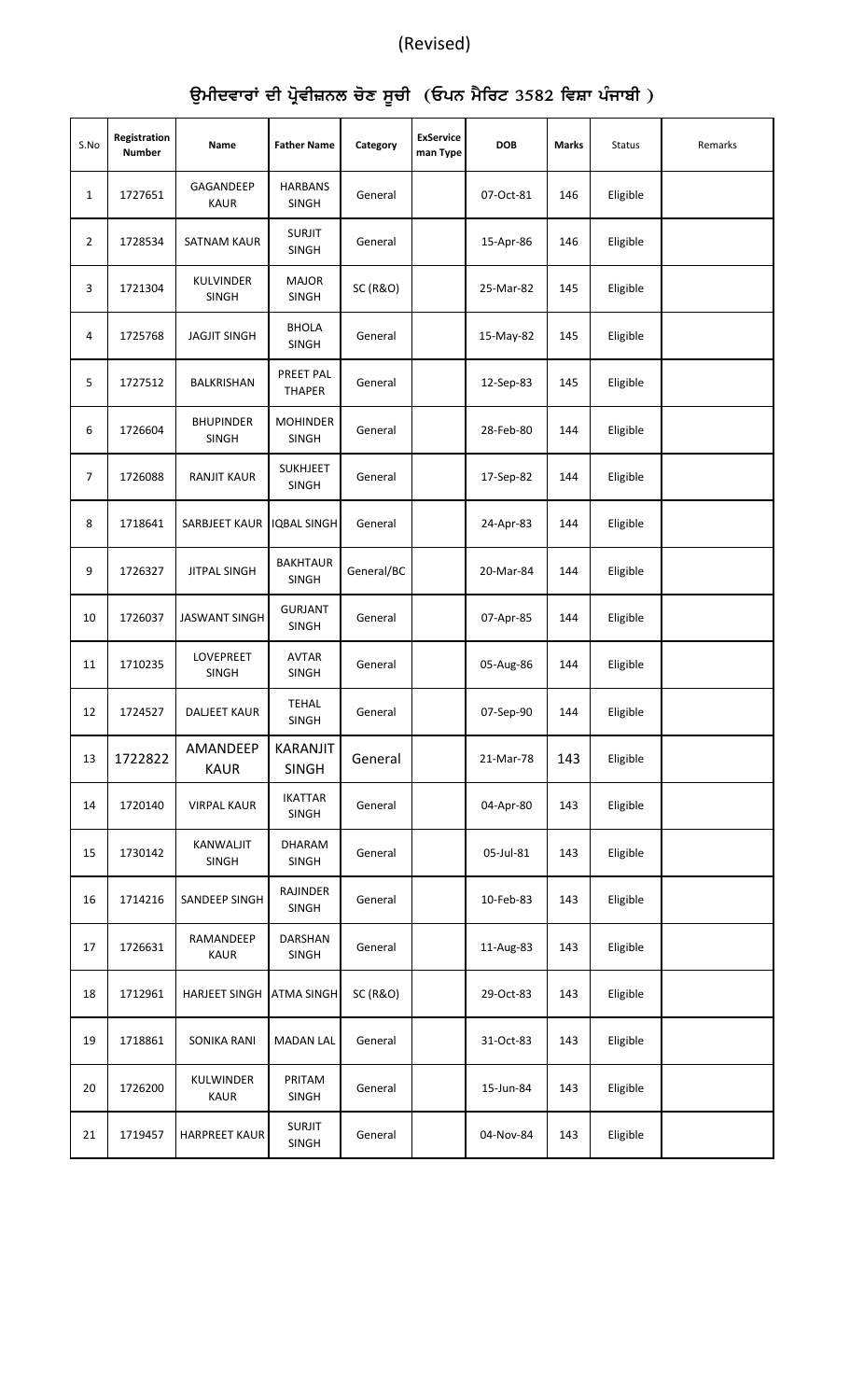| S.No | Registration<br><b>Number</b> | Name                        | <b>Father Name</b>                | Category                            | <b>ExService</b><br>man Type | <b>DOB</b> | Marks | <b>Status</b>       | Remarks                                                                                                                 |
|------|-------------------------------|-----------------------------|-----------------------------------|-------------------------------------|------------------------------|------------|-------|---------------------|-------------------------------------------------------------------------------------------------------------------------|
| 22   | 1726532                       | <b>GURVINDER</b><br>SINGH   | SATPAL<br>SINGH                   | General                             |                              | 11-May-85  | 143   | Eligible            |                                                                                                                         |
| 23   | 1723350                       | JATINDER PAL<br>SINGH       | <b>BALWANT</b><br>SINGH           | BC                                  |                              | 11-Nov-85  | 143   | Eligible            |                                                                                                                         |
| 24   | 1717556                       | <b>SITA RANI</b>            | <b>BHAGWAN</b><br><b>DASS</b>     | BC                                  |                              | 19-Oct-86  | 143   | Eligible            |                                                                                                                         |
| 25   | 1724331                       | <b>GURDEEP SINGH</b>        | <b>HARBANS</b><br>SINGH           | General                             |                              | 15-Nov-86  | 143   | Eligible            |                                                                                                                         |
| 26   | 1718010                       | PARMJEET KAUR               | <b>GULAB</b><br><b>SINGH</b>      | BC                                  |                              | 03-Mar-88  | 143   | Eligible            |                                                                                                                         |
| 27   | 1728637                       | <b>MANOJ BHAKAR</b>         | SATPAL<br>BHAKAR                  | General                             |                              | 01-Aug-88  | 143   | Eligible            |                                                                                                                         |
| 28   | 1722155                       | <b>NAVNEET KAUR</b>         | <b>MEHAR</b><br>SINGH             | General                             |                              | 24-Oct-88  | 143   | Eligible            |                                                                                                                         |
| 29   | 1712960                       | RAMANDEEP<br><b>KAUR</b>    | <b>MALKIT</b><br>SINGH            | General                             |                              | 15-Mar-89  | 143   | Eligible            |                                                                                                                         |
| 30   | 1714609                       | <b>HANS KALER</b>           | <b>MOHAN LAL</b>                  | <b>SC (R&amp;O)</b>                 |                              | 14-Sep-89  | 143   | Eligible            |                                                                                                                         |
| 31   | 1724757                       | <b>GURPREET KAUR</b>        | <b>AVTAR</b><br>SINGH             | Ex.Servicema DEPENDE<br>n (General) | NT                           | 07-Sep-92  | 143   | Eligible            |                                                                                                                         |
| 32   | 1724027                       | AMANDEEP<br><b>KAUR</b>     | <b>GURBACH</b><br><b>AN SINGH</b> | General                             |                              | 18-Jul-79  | 142   | Eligible            |                                                                                                                         |
| 33   | 1718349                       | SATGUR SINGH                | <b>GURJANT</b><br>SINGH           | General                             |                              | 13-Jul-80  | 142   | Eligible            |                                                                                                                         |
| 34   | 1727445                       | <b>JASWINDER</b><br>SINGH   | PAL SINGH                         | General                             |                              | 21-Sep-80  | 142   | Eligible            |                                                                                                                         |
| 35   | 1725524                       | RUPINDER KAUR               | <b>JUGRAJ</b><br>SINGH            | ВC                                  |                              | 20-May-83  | 142   | Eligible            |                                                                                                                         |
| 36   | 1714835                       | RAJVEER KAUR                | DARSHAN<br>SINGH                  | General                             |                              | 20-Jun-83  | 142   | Eligible            |                                                                                                                         |
| 37   | 1719614                       | <b>SITA RANI</b>            | WARIAM<br>CHAND                   | ВC                                  |                              | 06-May-84  | 142   | Eligible            |                                                                                                                         |
| 38   | 1717441                       | PALWINDER<br>KAUR           | <b>MANGTA</b><br>SINGH            | <b>SC (M&amp;B)</b>                 |                              | 15-Jun-84  | 142   | Eligible            |                                                                                                                         |
| 39   | 1715420                       | PARAMJEET<br><b>KAUR</b>    | <b>HARPAL</b><br>SINGH            | <b>SC (R&amp;O)</b>                 |                              | 25-Sep-84  | 142   | Result With<br>held | Catgory certificate is<br>with father ;s name<br>and rsidence<br>certificate with<br>husband name bears<br>same address |
| 40   | 1718187                       | <b>GURINDERJEET</b><br>KAUR | NACHHATTA<br>R SINGH              | General                             |                              | 12-Oct-84  | 142   | Eligible            |                                                                                                                         |
| 41   | 1729640                       | CHARANJEET<br>KAUR          | MALKEET<br>SINGH                  | General                             |                              | 07-May-87  | 142   | Eligible            |                                                                                                                         |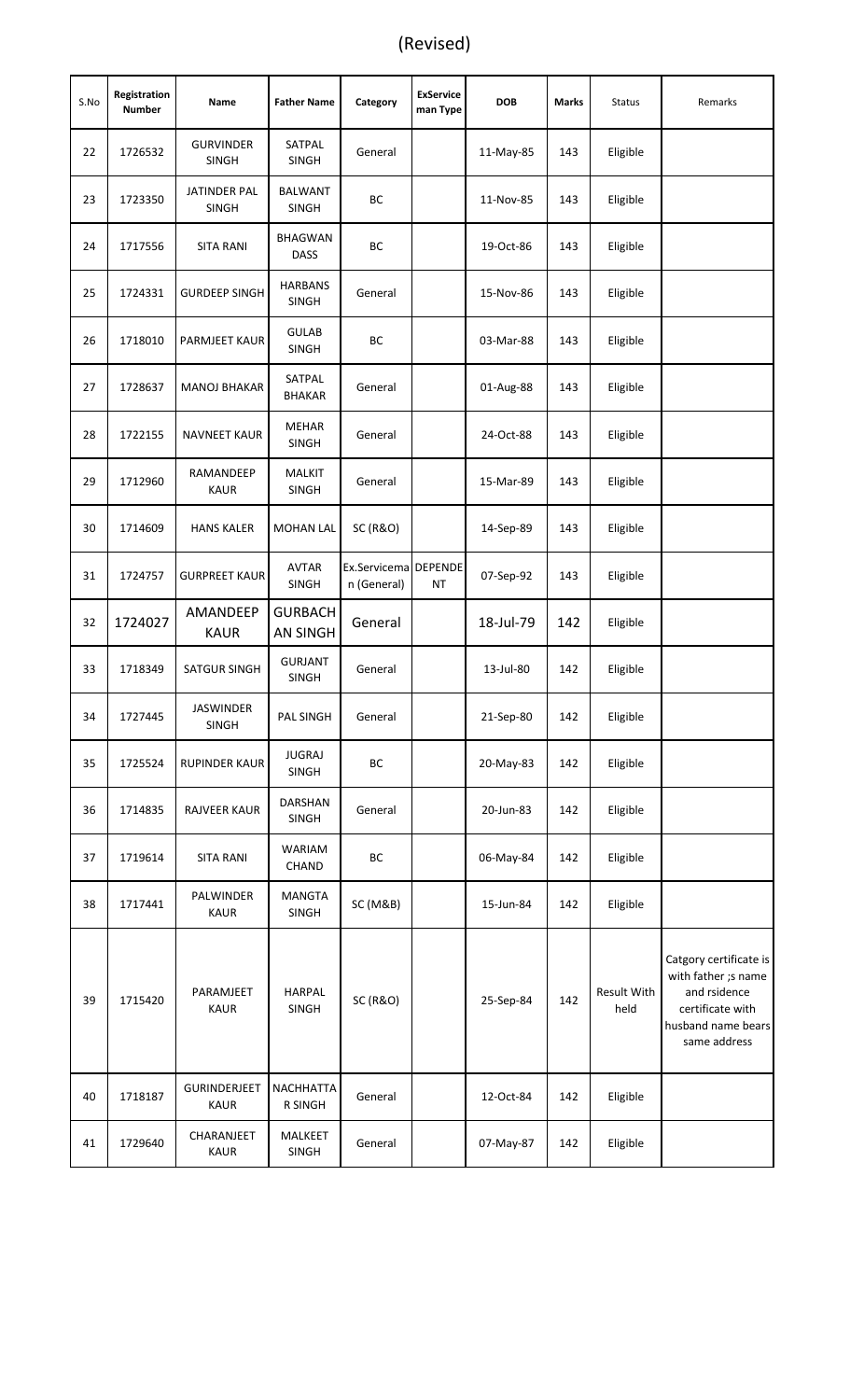| S.No | Registration<br><b>Number</b> | Name                            | <b>Father Name</b>            | Category            | <b>ExService</b><br>man Type | <b>DOB</b> | <b>Marks</b> | <b>Status</b>       | Remarks                                                                                                                 |
|------|-------------------------------|---------------------------------|-------------------------------|---------------------|------------------------------|------------|--------------|---------------------|-------------------------------------------------------------------------------------------------------------------------|
| 42   | 1724263                       | KIRNJEET KAUR                   | RASHAM<br>SINGH               | General             |                              | 25-May-87  | 142          | Eligible            |                                                                                                                         |
| 43   | 1726254                       | <b>CHARANJIT KAUR</b>           | <b>MANDER</b><br>SINGH        | General             |                              | 03-Dec-87  | 142          | Eligible            |                                                                                                                         |
| 44   | 1719069                       | <b>SUKHJINDER</b><br>RANI       | <b>SWARAN</b><br>DASS         | BC                  |                              | 28-Dec-87  | 142          | Eligible            |                                                                                                                         |
| 45   | 1725531                       | RAMANDEEP<br><b>KAUR</b>        | BALWINDER<br>SINGH            | General             |                              | 20-Jan-88  | 142          | Eligible            |                                                                                                                         |
| 46   | 1724907                       | <b>HARPAL KAUR</b>              | SAROOPL<br>SINGH              | ВC                  |                              | 30-Jan-88  | 142          | Eligible            |                                                                                                                         |
| 47   | 1712252                       | RAJBINDER KAUR                  | KULWANT<br><b>SINGH</b>       | General             |                              | 26-Jun-88  | 142          | Eligible            |                                                                                                                         |
| 48   | 1723032                       | <b>GURPREET KAUR</b>            | <b>BIKARJEET</b><br>SINGH     | General             |                              | 15-Mar-89  | 142          | Eligible            |                                                                                                                         |
| 49   | 1715005                       | SIMRANJIT KAUR                  | <b>NIRMAL</b><br>SINGH        | BC                  |                              | 16-Mar-90  | 142          | Eligible            |                                                                                                                         |
| 50   | 1719796                       | <b>SIMPU RANI</b>               | <b>RAJ PAL</b>                | ВC                  |                              | 16-Sep-90  | 142          | Eligible            |                                                                                                                         |
| 51   | 1714957                       | <b>HARDEEP KAUR</b>             | AMARJEET<br><b>KHAN</b>       | BC                  |                              | 04-Apr-91  | 142          | Eligible            |                                                                                                                         |
| 52   | 1730301                       | <b>BALJINDER</b><br><b>KAUR</b> | <b>KULDIP</b><br><b>SINGH</b> | General             |                              | 28-May-74  | 141          | Eligible            |                                                                                                                         |
| 53   | 1727155                       | <b>ROOP SINGH</b>               | GAMDOOR<br>SINGH              | General             |                              | 14-Nov-80  | 141          | Eligible            |                                                                                                                         |
| 54   | 1718418                       | BALKARAN<br>SINGH               | GULZAR<br><b>SINGH</b>        | <b>SC (R&amp;O)</b> |                              | 01-Jan-81  | 141          | Eligible            |                                                                                                                         |
| 55   | 1723524                       | HARBHAJAN<br>SINGH              | <b>SUKHDEV</b><br>SINGH       | General             |                              | 09-Mar-81  | 141          | Eligible            |                                                                                                                         |
| 56   | 1712609                       | SATINDER KAUR                   | <b>SUKHDEV</b><br>SINGH       | BC                  |                              | 25-Aug-81  | 141          | Result With<br>held | Catgory certificate is<br>with father ;s name<br>and rsidence<br>certificate with<br>husband name bears<br>same address |
| 57   | 1727520                       | <b>KARAMJIT KAUR</b>            | <b>GURSEWAK</b><br>SINGH      | BC                  |                              | 02-Feb-82  | 141          | Eligible            |                                                                                                                         |
| 58   | 1718085                       | SATINDER KAUR                   | <b>HARJINDER</b><br>SINGH     | General             |                              | 28-Mar-82  | 141          | Eligible            |                                                                                                                         |
| 59   | 1714281                       | <b>GURBACHAN</b><br>SINGH       | <b>BALWANT</b><br>SINGH       | BC                  |                              | 02-May-82  | 141          | Eligible            |                                                                                                                         |
| 60   | 1716220                       | <b>GURJANT SINGH</b>            | <b>SITA SINGH</b>             | BC                  |                              | 01-Jun-82  | 141          | Eligible            |                                                                                                                         |
| 61   | 1721532                       | HARBACHAN<br>SINGH              | BHAGWANT<br>SINGH             | <b>SC (R&amp;O)</b> |                              | 20-Aug-84  | 141          | Eligible            |                                                                                                                         |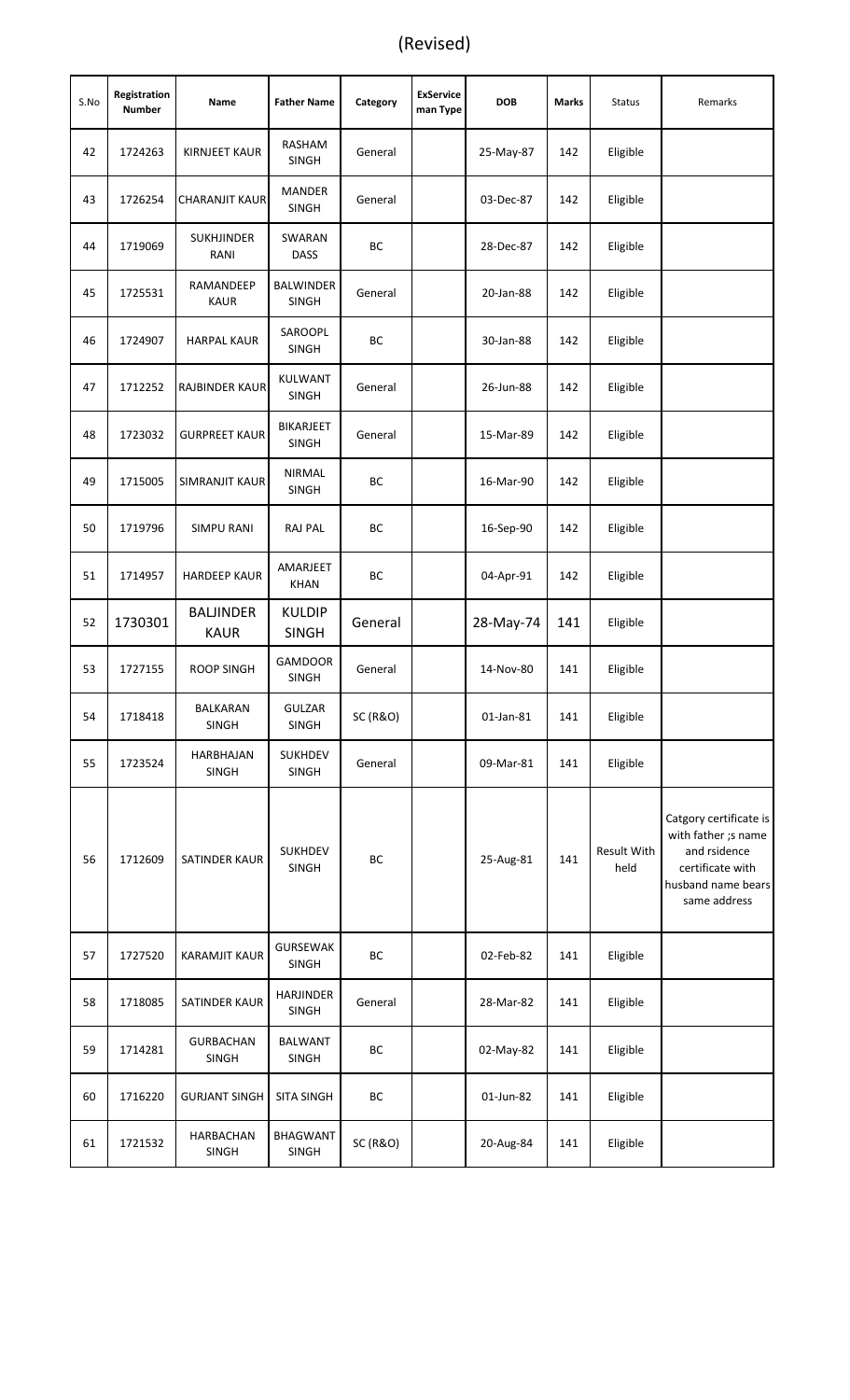| S.No | Registration<br><b>Number</b> | Name                           | <b>Father Name</b>             | Category            | <b>ExService</b><br>man Type | <b>DOB</b> | Marks | <b>Status</b> | Remarks |
|------|-------------------------------|--------------------------------|--------------------------------|---------------------|------------------------------|------------|-------|---------------|---------|
| 62   | 1718905                       | <b>MANPREET</b><br><b>KAUR</b> | <b>DARSHAN</b><br>SINGH        | ВC                  |                              | 25-Mar-85  | 141   | Eligible      |         |
| 63   | 1727330                       | SUKHJEEVAN<br>KAUR             | <b>SULTAN</b><br>SINGH         | General             |                              | 15-Oct-85  | 141   | Eligible      |         |
| 64   | 1718748                       | RAVNEET                        | <b>NATHU RAM</b>               | <b>SC (R&amp;O)</b> |                              | 05-Jan-87  | 141   | Eligible      |         |
| 65   | 1725623                       | RASLEEN KAUR                   | <b>ARVIND</b><br>KALOTY        | General             |                              | 23-Nov-87  | 141   | Eligible      |         |
| 66   | 1720344                       | <b>WATAN SINGH</b>             | <b>GURDEV</b><br>SINGH         | ВC                  |                              | 01-Sep-88  | 141   | Eligible      |         |
| 67   | 1721505                       | <b>MANJEET KAUR</b>            | <b>SURJEET</b><br><b>SINGH</b> | BC                  |                              | 06-Nov-90  | 141   | Eligible      |         |
| 68   | 1719461                       | <b>GAGANDEEP</b>               | <b>HANS RAJ</b>                | BC                  |                              | 06-Jun-91  | 141   | Eligible      |         |
| 69   | 1716472                       | RAMANDEEP<br><b>KAUR</b>       | GAJJAN<br>SINGH                | <b>SC (R&amp;O)</b> |                              | 01-May-93  | 141   | Eligible      |         |
| 70   | 1726696                       | <b>JAGJEET</b><br><b>SINGH</b> | PRITAM<br><b>SINGH</b>         | General             |                              | 28-Apr-74  | 140   | Eligible      |         |
| 71   | 1723976                       | NARINDERJIT<br><b>SINGH</b>    | <b>JAI SINGH</b>               | General             |                              | 23-Mar-78  | 140   | Eligible      |         |
| 72   | 1717815                       | <b>AMANJIT KAUR</b>            | WASSAN<br><b>SINGH</b>         | General             |                              | 01-Mar-80  | 140   | Eligible      |         |
| 73   | 1717028                       | <b>RANJIT SINGH</b>            | <b>BAJ SINGH</b>               | General             |                              | 04-Apr-80  | 140   | Eligible      |         |
| 74   | 1728528                       | SIMARJIT KAUR                  | PARAMJIT<br>SINGH              | General             |                              | 02-Dec-80  | 140   | Eligible      |         |
| 75   | 1719852                       | AMOLAK CHAND                   | AMIR<br>CHAND                  | ВC                  |                              | 09-Feb-81  | 140   | Eligible      |         |
| 76   | 1713590                       | LAKHWINDER<br>SINGH            | <b>NAND SINGH</b>              | <b>SC (R&amp;O)</b> |                              | 20-Apr-81  | 140   | Eligible      |         |
| 77   | 1716064                       | <b>JAGDEEP KAUR</b>            | MOHAN<br>SINGH                 | General             |                              | 18-Dec-81  | 140   | Eligible      |         |
| 78   | 1718929                       | <b>MANDEEP KAUR</b>            | <b>JAGDISH</b><br>SINGH        | <b>SC (R&amp;O)</b> |                              | 10-Mar-82  | 140   | Eligible      |         |
| 79   | 1720129                       | <b>BIRPAL KAUR</b>             | СННОТА<br>SINGH                | General             |                              | 10-Apr-82  | 140   | Eligible      |         |
| 80   | 1723989                       | <b>BALJEET SINGH</b>           | SHINDERPAL<br>SINGH            | General             |                              | 13-Jul-82  | 140   | Eligible      |         |
| 81   | 1719227                       | SUKHWINDER<br>KAUR             | <b>MEWA</b><br>SINGH           | <b>SC (R&amp;O)</b> |                              | 01-May-83  | 140   | Eligible      |         |
| 82   | 1711242                       | POOJA                          | <b>GURU DUTT</b><br>DEVGAN     | General             |                              | 18-Jun-84  | 140   | Eligible      |         |
| 83   | 1716174                       | KARAMJEET<br>KAUR              | <b>SUBEG</b><br>SINGH          | SC (M&B)            |                              | 20-Sep-84  | 140   | Eligible      |         |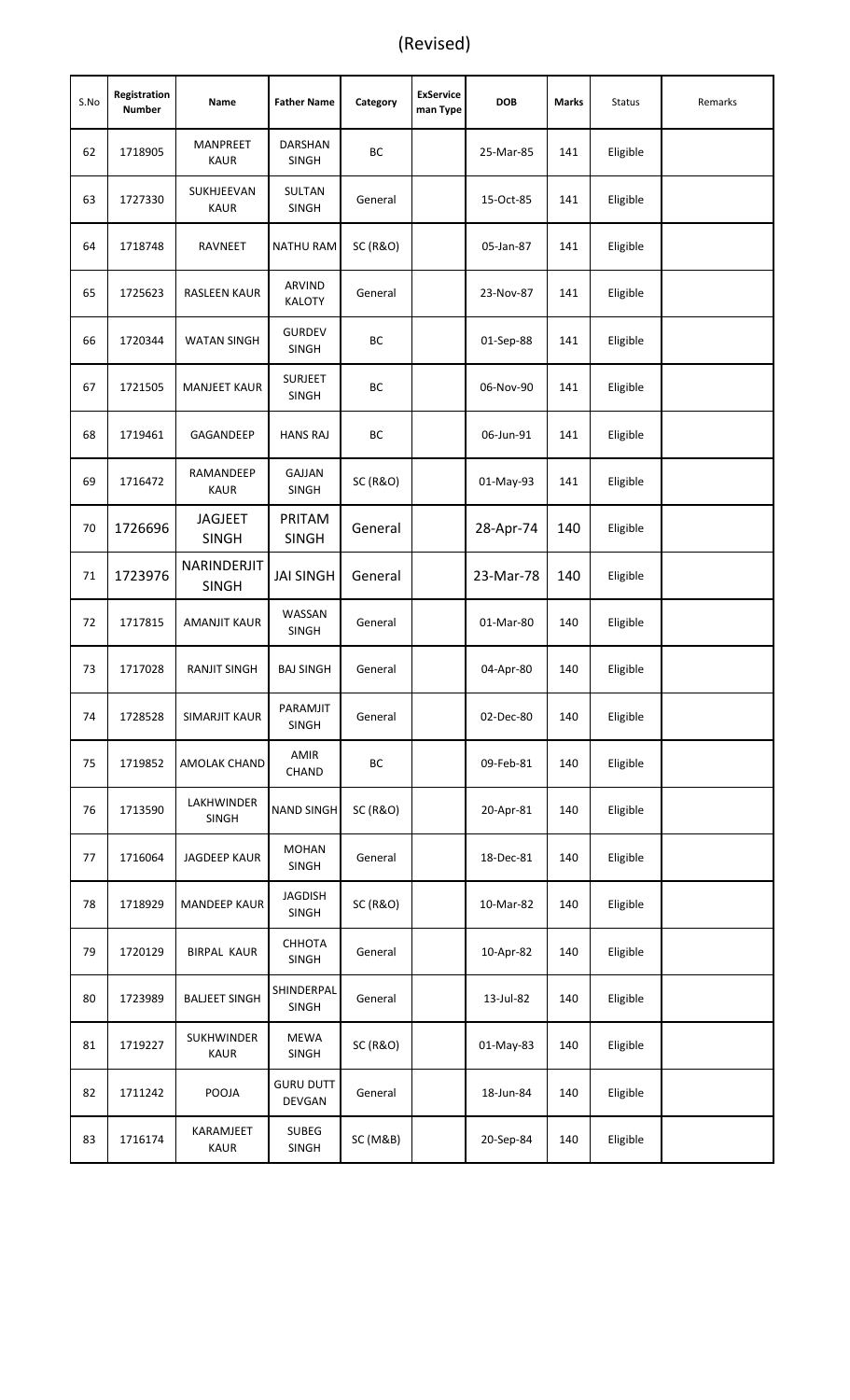| S.No | Registration<br><b>Number</b> | Name                      | <b>Father Name</b>               | Category            | <b>ExService</b><br>man Type | <b>DOB</b> | Marks | <b>Status</b>       | Remarks                                                                                            |
|------|-------------------------------|---------------------------|----------------------------------|---------------------|------------------------------|------------|-------|---------------------|----------------------------------------------------------------------------------------------------|
| 84   | 1712988                       | SIMRANJIT<br><b>SINGH</b> | <b>SURINDER</b><br><b>SINGH</b>  | ВC                  |                              | 10-Oct-84  | 140   | Eligible            |                                                                                                    |
| 85   | 1715538                       | SHAMINDER<br><b>KAUR</b>  | <b>HARWINDER</b><br>SINGH        | BC                  |                              | 06-Nov-84  | 140   | Eligible            |                                                                                                    |
| 86   | 1719135                       | <b>KULVIR KAUR</b>        | <b>JASWANT</b><br><b>SINGH</b>   | General             |                              | 25-Dec-84  | 140   | Eligible            |                                                                                                    |
| 87   | 1722219                       | KIRANPAL SINGH            | <b>JASPAL</b><br><b>SINGH</b>    | BC                  |                              | 01-Apr-85  | 140   | Eligible            |                                                                                                    |
| 88   | 1724345                       | <b>NARINDER</b><br>SINGH  | <b>MUKHTIAR</b><br><b>SINGH</b>  | General             |                              | 18-Aug-85  | 140   | Eligible            |                                                                                                    |
| 89   | 1720568                       | <b>KANTA RANI</b>         | DARIYA RAM                       | BC                  |                              | 28-Feb-86  | 140   | Eligible            |                                                                                                    |
| 90   | 1713032                       | <b>GURDIAL SINGH</b>      | <b>BHAGWAN</b><br><b>SINGH</b>   | <b>SC (R&amp;O)</b> |                              | 16-Mar-86  | 140   | Eligible            |                                                                                                    |
| 91   | 1725539                       | <b>SATVIR KAUR</b>        | <b>BEANT</b><br><b>SINGH</b>     | General             |                              | 05-May-86  | 140   | Eligible            |                                                                                                    |
| 92   | 1720087                       | <b>GURPREET KAUR</b>      | LAKHWINDE<br>R SINGH             | General             |                              | 31-May-86  | 140   | Eligible            |                                                                                                    |
| 93   | 1717986                       | <b>MANJEET KAUR</b>       | <b>HARDIAL</b><br>SINGH          | BC                  |                              | 14-Oct-86  | 140   | Eligible            |                                                                                                    |
| 94   | 1722396                       | <b>HARDEEP SINGH</b>      | <b>TERLOCHEN</b><br><b>SINGH</b> | General             |                              | 12-Dec-86  | 140   | Eligible            |                                                                                                    |
| 95   | 1711046                       | <b>DALJIT KAUR</b>        | SWARN<br><b>SINGH</b>            | ВC                  |                              | 26-Dec-86  | 140   | Eligible            |                                                                                                    |
| 96   | 1726599                       | <b>GURPREET KAUR</b>      | <b>UGGAR</b><br>SINGH            | General             |                              | 07-Jan-87  | 140   | Eligible            |                                                                                                    |
| 97   | 1727033                       | MANPREET<br><b>KAUR</b>   | <b>BANT SINGH</b>                | General             |                              | 12-Jun-87  | 140   | Eligible            |                                                                                                    |
| 98   | 1725149                       | AMANDEEP<br><b>KAUR</b>   | <b>BHUPAL</b><br><b>SINGH</b>    | General             |                              | 29-Nov-87  | 140   | Eligible            |                                                                                                    |
| 99   | 1718699                       | <b>RANDHIR SINGH</b>      | <b>JORA SINGH</b>                | BC                  |                              | 26-May-90  | 140   | Eligible            |                                                                                                    |
| 100  | 1721093                       | MANPREET<br>KAUR          | <b>KULDEEP</b><br>SINGH          | <b>SC (R&amp;O)</b> |                              | 14-Jul-90  | 140   | Eligible            |                                                                                                    |
| 101  | 1710888                       | RAMANDEEP<br><b>KAUR</b>  | <b>NIRBHAI</b><br>SINGH          | General             |                              | 06-Dec-91  | 140   | Eligible            |                                                                                                    |
| 102  | 1717102                       | <b>BALJINDER</b><br>SINGH | <b>GUDDAR</b><br>SINGH           | General             |                              | 25-Feb-77  | 139   | Result With<br>held | 1. rejected in 6060<br>(overage)<br>2. Overage D.O.B<br>25.02.1977<br>3. working as SSA<br>teacher |
| 103  | 1721829                       | <b>MANDEEP KAUR</b>       | DARSHAN<br><b>SINGH</b>          | General             |                              | 01-Dec-79  | 139   | Eligible            | Applied 6060 D.O.B<br>01.12.1979                                                                   |
| 104  | 1727110                       | AJWINDER KAUR             | <b>SURJIT</b><br>SINGH           | General             |                              | 11-Jun-80  | 139   | Eligible            |                                                                                                    |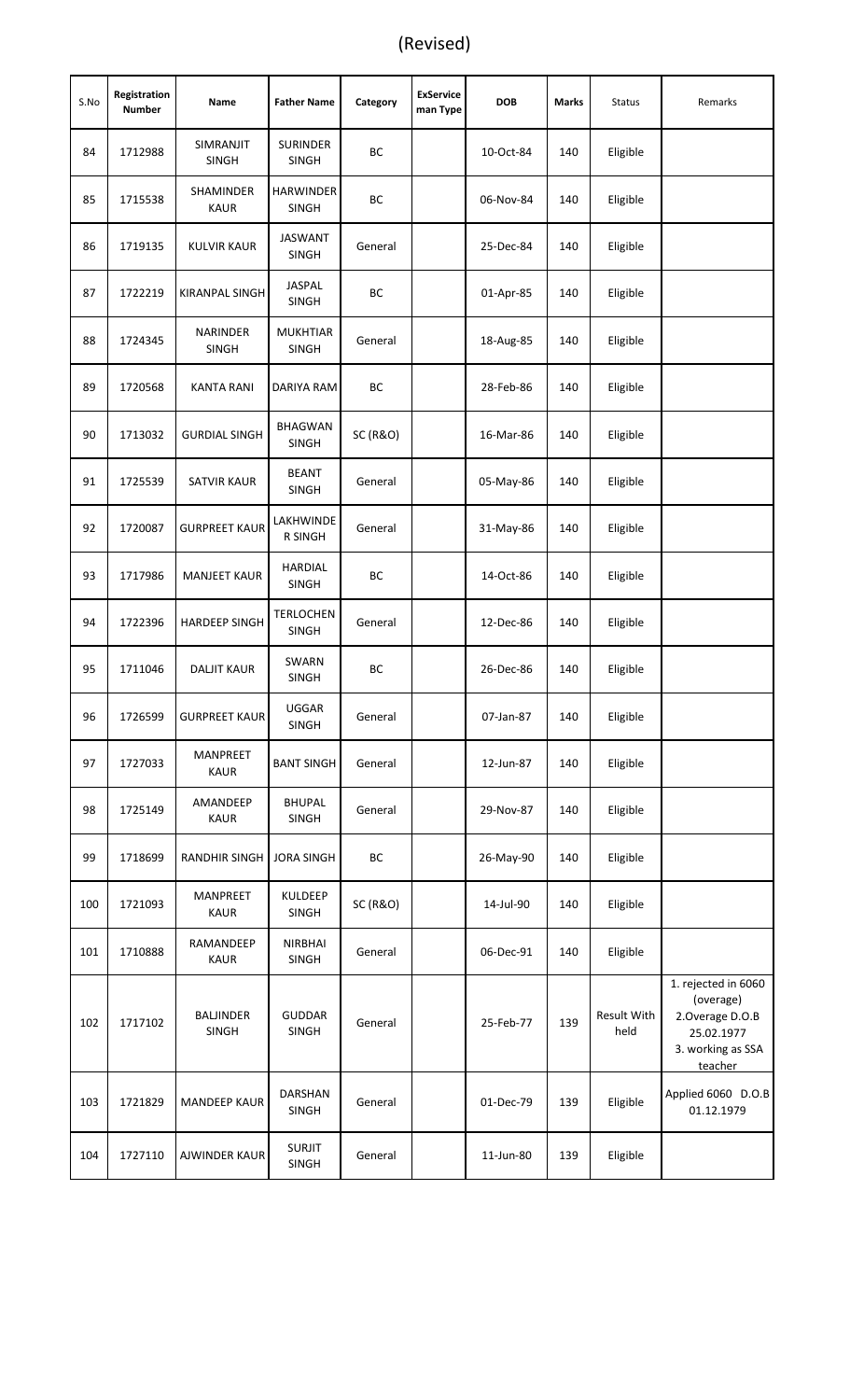| S.No | Registration<br><b>Number</b> | Name                             | <b>Father Name</b>              | Category | <b>ExService</b><br>man Type | <b>DOB</b> | Marks | <b>Status</b> | Remarks |
|------|-------------------------------|----------------------------------|---------------------------------|----------|------------------------------|------------|-------|---------------|---------|
| 105  | 1715701                       | <b>PUSHPINDER</b><br><b>KAUR</b> | <b>KULWANT</b><br>SINGH         | ВC       |                              | 23-Feb-82  | 139   | Eligible      |         |
| 106  | 1728448                       | <b>SUKHJIT KAUR</b>              | <b>BIRJ LAL</b>                 | General  |                              | 20-Jul-82  | 139   | Eligible      |         |
| 107  | 1726803                       | RAMANDEEP<br><b>KAUR</b>         | CHARANJIT<br>SINGH              | General  |                              | 22-Oct-82  | 139   | Eligible      |         |
| 108  | 1725921                       | SWARNJEET<br><b>KAUR</b>         | <b>NIRANJAN</b><br><b>SINGH</b> | General  |                              | 07-Dec-82  | 139   | Eligible      |         |
| 109  | 1722037                       | <b>RITU RANI</b>                 | SATPAL                          | General  |                              | 05-Feb-84  | 139   | Eligible      |         |

# ਉਮੀਦਵਾਰਾਂ ਦੀ ਪ੍ਰੋਵੀਜ਼ਨਲ ਚੋਣ ਸੂਚੀ (ਐਸ. ਸੀ. (ਐਮ ਐਂਡ ਬੀ)ਮੈਰਿਟ 3582 ਵਿਸ਼ਾ ਪੰਜਾਬੀ )

| S.No           | RegistrationN<br>umber | Name                             | <b>Father Name</b>               | Category            | <b>ExService</b><br>manType | <b>DOB</b> | <b>Marks</b> | <b>Status</b> | Remarks |
|----------------|------------------------|----------------------------------|----------------------------------|---------------------|-----------------------------|------------|--------------|---------------|---------|
| 1              | 1728465                | <b>BALWINDER</b><br><b>SINGH</b> | CHARAN<br><b>SINGH</b>           | SC (M&B)            |                             | 01-May-83  | 138          | Eligible      |         |
| $\overline{2}$ | 1728360                | YODHBIR SINGH                    | RATTAN<br><b>SINGH</b>           | SC (M&B)            |                             | 27-Jun-80  | 137          | Eligible      |         |
| 3              | 1710219                | CHAMKAUR<br><b>SINGH</b>         | PAVITTAR<br>SINGH                | SC (M&B)            |                             | 24-Jul-85  | 137          | Eligible      |         |
| 4              | 1717288                | SURINDERPAL<br><b>SINGH</b>      | <b>BALWINDER</b><br><b>SINGH</b> | SC (M&B)            |                             | 20-May-84  | 136          | Eligible      |         |
| 5              | 1725597                | <b>GURWINDER</b><br><b>KAUR</b>  | <b>BIKKAR</b><br>SINGH           | SC (M&B)            |                             | 05-Apr-88  | 135          | Eligible      |         |
| 6              | 1718561                | <b>NARINDER KAUR</b>             | RAWEL<br><b>SINGH</b>            | SC (M&B)            |                             | 01-Mar-80  | 133          | Eligible      |         |
| 7              | 1728680                | <b>HARJEET SINGH</b>             | <b>AMRIK</b><br><b>SINGH</b>     | SC (M&B)            |                             | 15-Mar-84  | 133          | Eligible      |         |
| 8              | 1723420                | <b>VEERPAL KAUR</b>              | <b>KAPOOR</b><br><b>SINGH</b>    | SC (M&B)            |                             | 14-Nov-85  | 133          | Eligible      |         |
| 9              | 1716596                | AMANDEEP<br><b>KAUR</b>          | <b>BALWANT</b><br><b>SINGH</b>   | <b>SC (M&amp;B)</b> |                             | 19-Feb-86  | 133          | Eligible      |         |
| 10             | 1722330                | PARMINDER<br>KAUR                | PARMJEET<br><b>SINGH</b>         | SC (M&B)            |                             | 01-Jan-81  | 132          | Eligible      |         |
| 11             | 1726864                | SOMA SINGH                       | <b>DHANNA</b><br>SINGH           | SC (M&B)            |                             | 07-Mar-81  | 132          | Eligible      |         |
| 12             | 1726209                | PARVINDER<br><b>KAUR</b>         | <b>JASWANT</b><br><b>SINGH</b>   | SC (M&B)            |                             | 12-Jun-83  | 132          | Eligible      |         |
| 13             | 1727123                | <b>PREM SINGH</b>                | ROOP SINGH                       | SC (M&B)            |                             | 17-Jun-83  | 132          | Eligible      |         |
| 14             | 1726102                | KULDEEP SINGH                    | <b>BOGAR</b><br>SINGH            | SC (M&B)            |                             | 30-Apr-84  | 132          | Eligible      |         |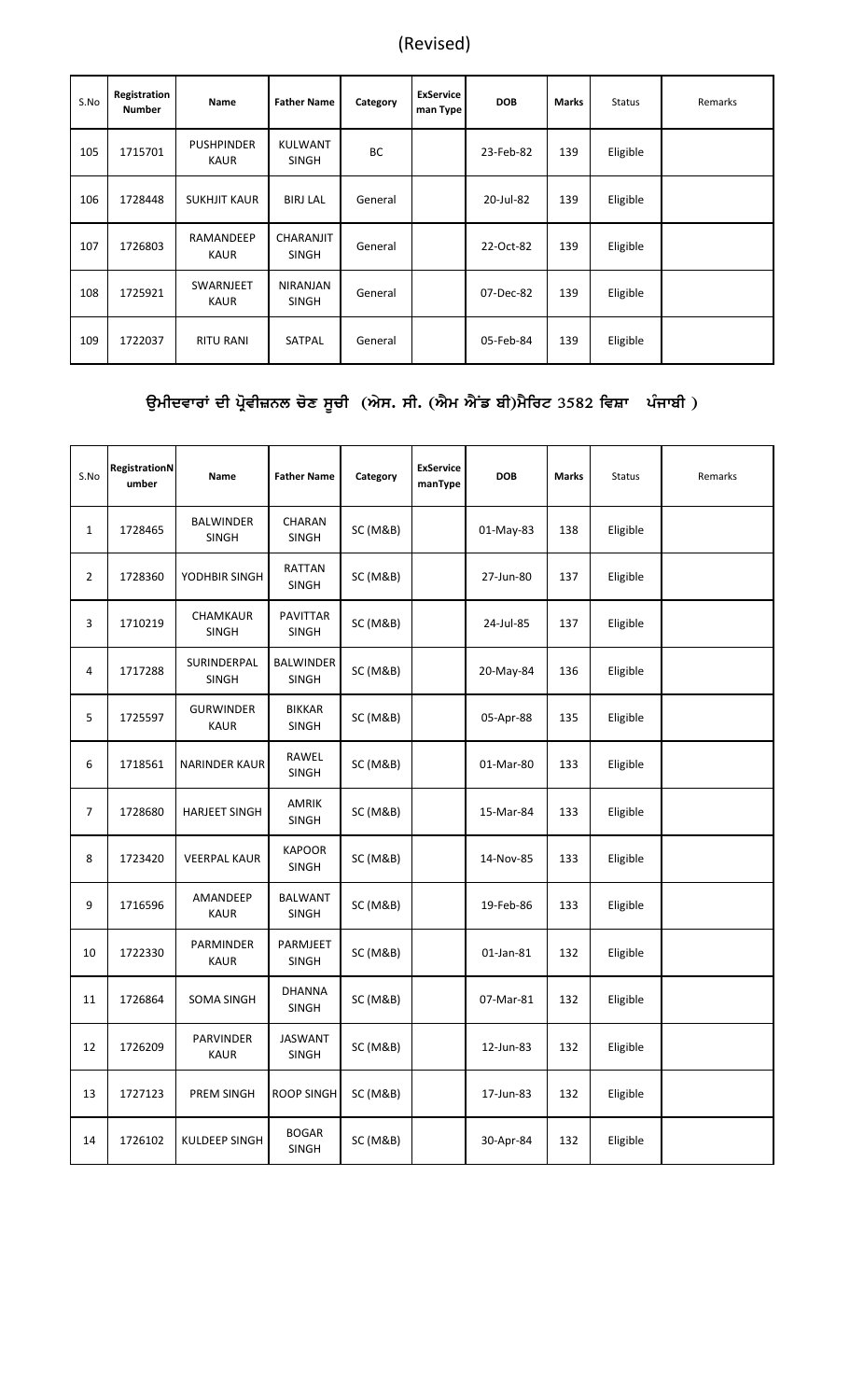| S.No | Registration<br><b>Number</b> | Name                            | <b>Father Name</b>          | Category            | <b>ExService</b><br>man Type | <b>DOB</b> | Marks | <b>Status</b> | Remarks                                                                            |
|------|-------------------------------|---------------------------------|-----------------------------|---------------------|------------------------------|------------|-------|---------------|------------------------------------------------------------------------------------|
| 15   | 1728978                       | MANINDERPAL<br><b>KAUR</b>      | DHANNA<br>SINGH             | SC (M&B)            |                              | 07-Aug-87  | 131   | Eligible      |                                                                                    |
| 16   | 1712417                       | SUKHWINDER<br>KAUR              | <b>NAHAR</b><br>SINGH       | SC (M&B)            |                              | 28-Mar-89  | 131   | Eligible      |                                                                                    |
| 17   | 1720614                       | JASWANT SINGH                   | <b>PAPPI SINGH</b>          | SC (M&B)            |                              | 02-Apr-90  | 131   | Eligible      |                                                                                    |
| 18   | 1728964                       | <b>REENU RANI</b>               | <b>DALBIR RAM</b>           | SC (M&B)            |                              | 06-Sep-78  | 130   | Eligible      |                                                                                    |
| 19   | 1729499                       | <b>GURWINDER</b><br><b>KAUR</b> | <b>BUDH SINGH</b>           | SC (M&B)            |                              | 04-Apr-87  | 130   | Eligible      |                                                                                    |
| 20   | 1728411                       | RAJVEER KAUR                    | <b>DHARAM</b><br>SINGH      | SC (M&B)            |                              | 26-Aug-85  | 128   | Eligible      |                                                                                    |
| 21   | 1728954                       | RANJODH SINGH                   | RANJEET<br><b>SINGH</b>     | SC (M&B)            |                              | 14-Dec-86  | 128   | Eligible      |                                                                                    |
| 22   | 1726434                       | <b>RUPINDER KAUR</b>            | <b>BAKHSHISH</b><br>SINGH   | SC (M&B)            |                              | 14-Jul-87  | 127   | Eligible      |                                                                                    |
| 23   | 1719185                       | <b>RAJINDER KAUR</b>            | DARSHAN<br>SINGH            | SC (M&B)            |                              | 23-Jul-80  | 126   | Eligible      |                                                                                    |
| 24   | 1728197                       | <b>DHANJIT KAUR</b>             | AWALA SINGH                 | SC (M&B)            |                              | 17-Jun-85  | 126   | Eligible      | applied in SC(R&O)<br>but certificate<br>attached SC(M&B)<br>, consider in SC(M&B) |
| 25   | 1724711                       | SATPAL SINGH                    | <b>GANT SINGH</b>           | SC (M&B)            |                              | 20-Dec-85  | 126   | Eligible      |                                                                                    |
| 26   | 1726146                       | SEEMA KUMARI                    | AMAR<br>CHAND               | SC (M&B)            |                              | 05-Nov-87  | 126   | Eligible      |                                                                                    |
| 27   | 1725522                       | <b>GURDEEP SINGH</b>            | <b>JAGRAJ</b><br>SINGH      | SC (M&B)            |                              | 06-Feb-89  | 126   | Eligible      |                                                                                    |
| 28   | 1729030                       | SUMANPREET                      | <b>NACHHATTA</b><br>R SINGH | SC (M&B)            |                              | 08-Feb-89  | 126   | Eligible      |                                                                                    |
| 29   | 1712822                       | MANJINDER<br>SINGH              | <b>GURMIT</b><br>SINGH      | SC (M&B)            |                              | 06-Aug-93  | 126   | Eligible      |                                                                                    |
| 30   | 1713755                       | <b>HARWANT</b><br>SINGH         | TARSEM<br>SINGH             | <b>SC (M&amp;B)</b> |                              | 01-May-84  | 125   | Eligible      |                                                                                    |
| 31   | 1728273                       | <b>HARVEER KAUR</b>             | <b>BIKKAR</b><br>SINGH      | SC (M&B)            |                              | 30-May-85  | 124   | Eligible      |                                                                                    |
| 32   | 1726318                       | KANWALJEET<br>KAUR              | <b>GURMAIL</b><br>SINGH     | SC (M&B)            |                              | 02-Mar-87  | 124   | Eligible      |                                                                                    |
| 33   | 1729386                       | <b>HARDEEP KAUR</b>             | <b>MOHINDER</b><br>SINGH    | SC (M&B)            |                              | 01-May-87  | 124   | Eligible      |                                                                                    |
| 34   | 1724353                       | <b>ASHA RANI</b>                | ROSHAN<br>SINGH             | SC (M&B)            |                              | 01-Aug-81  | 123   | Eligible      |                                                                                    |
| 35   | 1725903                       | <b>SUKHJINDER</b><br>SINGH      | <b>GURDIAL</b><br>SINGH     | SC (M&B)            |                              | 12-Mar-83  | 123   | Eligible      |                                                                                    |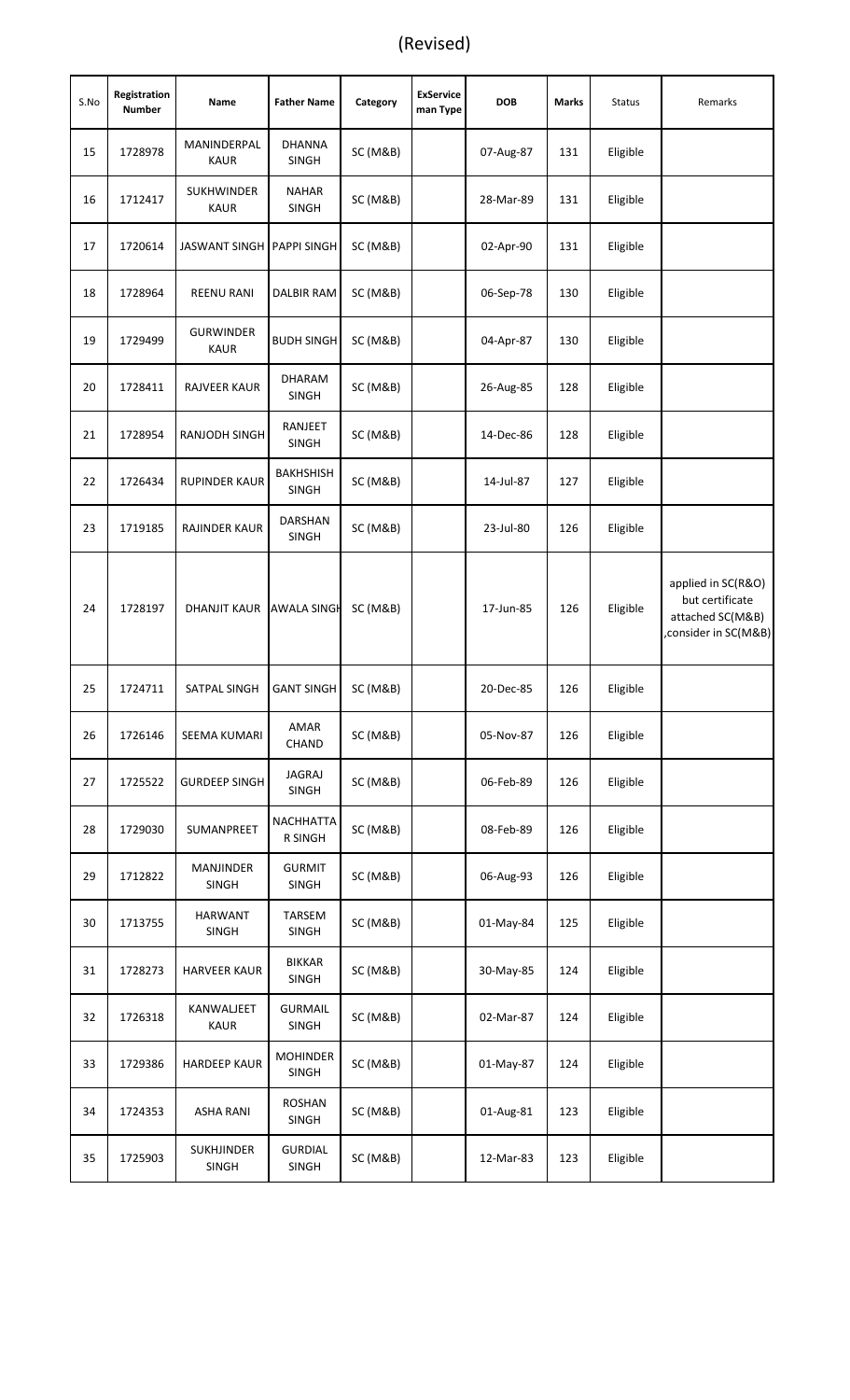| S.No           | Registration<br>Number        | Name                            | <b>Father Name</b>      | Category            | <b>ExService</b><br>man Type | <b>DOB</b> | Marks        | <b>Status</b> | Remarks                                                                                |
|----------------|-------------------------------|---------------------------------|-------------------------|---------------------|------------------------------|------------|--------------|---------------|----------------------------------------------------------------------------------------|
| 36             | 1720603                       | <b>JASWINDER</b><br><b>KAUR</b> | DALBIR<br>SINGH         | SC (M&B)            |                              | 04-May-84  | 122          | Eligible      |                                                                                        |
| 37             | 1728682                       | PRABHJIT KAUR                   | <b>KABAL</b><br>SINGH   | SC (M&B)            |                              | 27-Sep-86  | 121          | Eligible      |                                                                                        |
| 38             | 1713589                       | PARGAT SINGH                    | <b>CHARTA</b><br>SINGH  | SC (M&B)            |                              | 04-Jul-83  | 119          | Eligible      |                                                                                        |
| 39             | 1724536                       | <b>ROVIN</b>                    | <b>BABU RAM</b>         | SC (M&B)            |                              | 16-Apr-87  | 117          | Eligible      |                                                                                        |
| 40             | 1715619                       | INDERJEET KAUR                  | <b>RAJ SINGH</b>        | SC (M&B)            |                              | 14-Mar-86  | 116          | Eligible      |                                                                                        |
|                |                               |                                 |                         |                     | ਹਨ।                          |            |              |               | ਐਸ .ਸੀ ਐਮ ਐਂਡ ਬੀ ਸਾਬਕਾ ਫੌਜੀ ਪੋਸਟਾਂ ਖਾਲੀ ਰਹਿਣ ਕਾਰਨ ਐਸ. ਸੀ. ਐਮ ਐਂਡ ਬੀ ਨੂੰ ਦਿਤੀਆਂ ਜਾਂਦੀਆਂ |
| S.No           | Registration<br><b>Number</b> | Name                            | <b>Father Name</b>      | Category            | <b>ExService</b><br>manType  | <b>DOB</b> | <b>Marks</b> | <b>Status</b> | Remarks                                                                                |
| $\mathbf{1}$   | 1725087                       | <b>MANPREET</b><br><b>KAUR</b>  | <b>SUKHA</b><br>SINGH   | SC (M&B)            |                              | 03-Apr-89  | 115          | Eligible      |                                                                                        |
| $\overline{2}$ | 1712171                       | RAJDWINDER<br><b>KAUR</b>       | <b>KULDEEP</b><br>SINGH | SC (M&B)            |                              | 20-Sep-89  | 115          | Eligible      |                                                                                        |
| 3              | 1715927                       | <b>JASWINDER</b><br><b>KAUR</b> | <b>TEJA SINGH</b>       | SC (M&B)            |                              | 21-Feb-79  | 113          | Eligible      |                                                                                        |
| 4              | 1720866                       | <b>BEANT KAUR</b>               | <b>KAKA SINGH</b>       | SC (M&B)            |                              | 05-Apr-80  | 112          | Eligible      |                                                                                        |
| 5              | 1724359                       | KHUSHMINDER<br><b>KAUR</b>      | LAKHVIR<br>SINGH        | SC (M&B)            |                              | 06-May-86  | 112          | Eligible      |                                                                                        |
| 6              | 1728121                       | LOVEDEEP<br>SINGH               | <b>DILBAG</b><br>SINGH  | SC (M&B)            |                              | 03-Nov-91  | 111          | Eligible      |                                                                                        |
| 7              | 1725596                       | CHARANJIT<br>SINGH              | <b>VEER SINGH</b>       | SC (M&B)            |                              | 25-Dec-79  | 110          | Eligible      |                                                                                        |
| 8              | 1715151                       | <b>AMRITPAL SINGH</b>           | <b>GURDIP</b><br>SINGH  | <b>SC (M&amp;B)</b> |                              | 10-Nov-89  | 110          | Eligible      |                                                                                        |

## ਐਸ .ਸੀ ਐਮ ਐਂਡ ਬੀ ਸਪੋਸਟ ਦੀਆ ਪੋਸਟਾਂ ਖਾਲੀ ਰਹਿਣ ਕਾਰਨ ਐਸ. ਸੀ. ਐਮ ਐਂਡ ਬੀ ਨੂੰ ਦਿਤੀਆਂ ਜਾਂਦੀਆਂ **ਹਨ**।

| 1715642 | PARNAM SINGH        | <b>BALWINDER</b><br><b>SINGH</b> | SC (M&B) | 16-Jan-85 | 109 | Eligible |                                       |
|---------|---------------------|----------------------------------|----------|-----------|-----|----------|---------------------------------------|
| 1716415 | <b>VEERPAL KAUR</b> | <b>GURDARSHA</b><br>N SINGH      | SC (M&B) | 10-Jun-82 | 108 | Withheld | Residance certificate<br>not attached |

## ਉਮੀਦਵਾਰਾਂ ਦੀ ਪ੍ਰੋਵੀਜਨਲ ਚੋਣ ਸੂਚੀ (ਐਸ. ਸੀ. (ਆਰ ਐਂਡ ਓ)ਮੈਰਿਟ 3582 ਵਿਸ਼ਾ ਪੰਜਾਬੀ )

| S.No | <b>Registration</b><br><b>Number</b> | Name          | <b>Father Namel</b>     | Category | <b>ExService</b><br>manType | <b>DOB</b> | Marks | <b>Status</b> | Remarks |
|------|--------------------------------------|---------------|-------------------------|----------|-----------------------------|------------|-------|---------------|---------|
|      | 1715493                              | PARMLA DEVI   | RATTAN<br><b>CHAND</b>  | SC (R&O) |                             | 18-May-79  | 139   | Eligible      |         |
| h    | 1717458                              | RUPINDER KAUR | RANJEET<br><b>SINGH</b> | SC (R&O) |                             | 10-Feb-84  | 139   | Eligible      |         |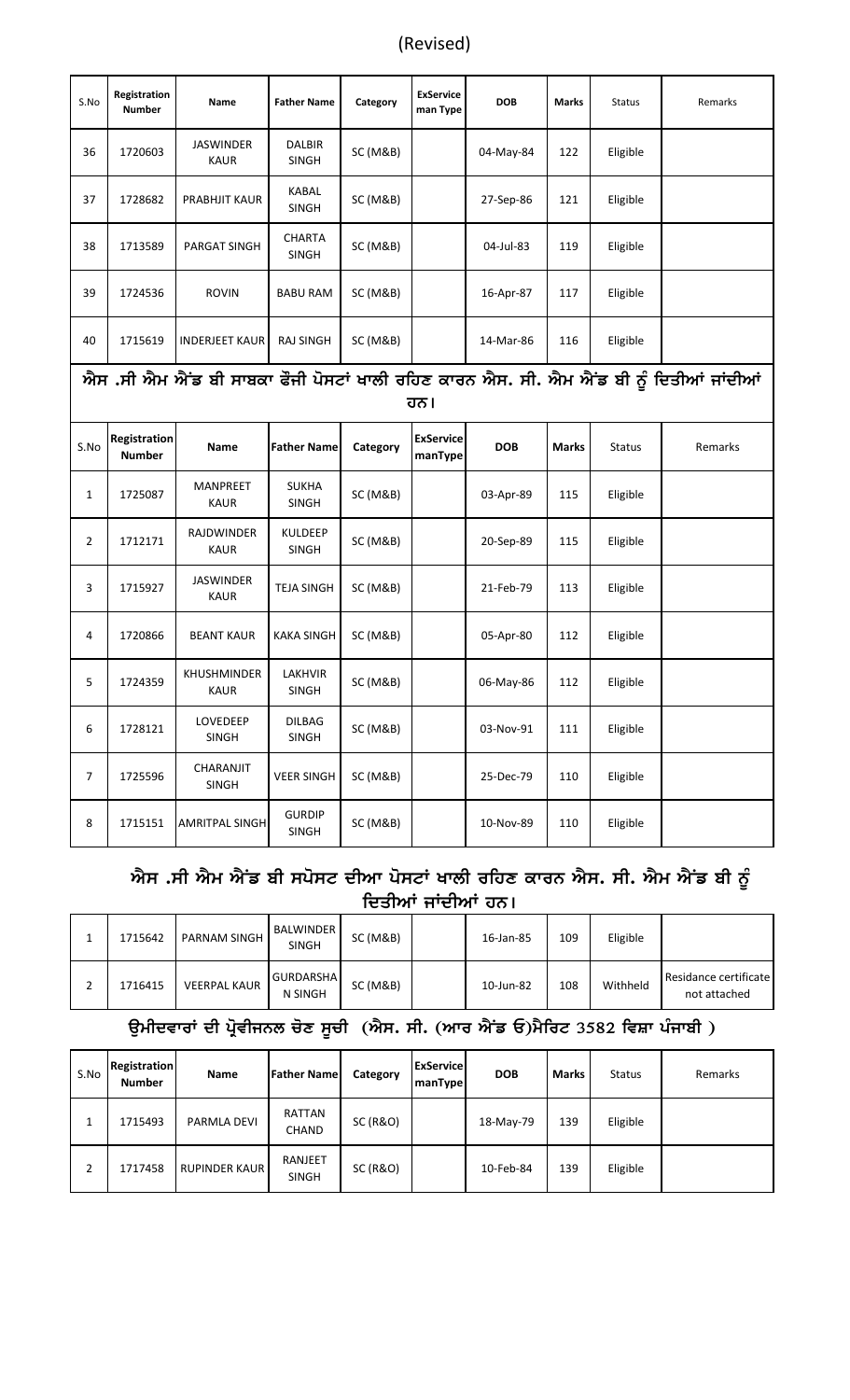| S.No | Registration<br><b>Number</b> | Name                               | <b>Father Name</b>        | Category            | <b>ExService</b><br>man Type | <b>DOB</b> | Marks | <b>Status</b> | Remarks |
|------|-------------------------------|------------------------------------|---------------------------|---------------------|------------------------------|------------|-------|---------------|---------|
| 3    | 1712891                       | <b>MANPREET</b><br><b>KAUR</b>     | <b>DARSHAN</b><br>SINGH   | <b>SC (R&amp;O)</b> |                              | 12-Nov-85  | 139   | Eligible      |         |
| 4    | 1721639                       | SUKHWINDER<br><b>KAUR</b>          | PARKASH<br>SINGH          | <b>SC (R&amp;O)</b> |                              | 17-Jul-88  | 139   | Eligible      |         |
| 5    | 1713946                       | RAJWINDER<br><b>KAUR</b>           | <b>BRIZ LAL</b>           | <b>SC (R&amp;O)</b> |                              | 19-Oct-89  | 139   | Eligible      |         |
| 6    | 1726292                       | <b>GURPREET</b><br>SINGH           | <b>GURTEJ</b><br>SINGH    | <b>SC (R&amp;O)</b> |                              | 30-Oct-91  | 139   | Eligible      |         |
| 7    | 1715938                       | <b>NAVDEEP KAUR</b>                | <b>DARSHAN</b><br>SINGH   | <b>SC (R&amp;O)</b> |                              | 01-Mar-75  | 138   | Eligible      |         |
| 8    | 1729535                       | SARBJIT KAUR                       | DARSHAN<br>RAM            | <b>SC (R&amp;O)</b> |                              | 23-Mar-80  | 138   | Eligible      |         |
| 9    | 1710083                       | SUKHMOHAN<br>SINGH                 | <b>BALVIR</b><br>SINGH    | <b>SC (R&amp;O)</b> |                              | 26-May-82  | 138   | Eligible      |         |
| 10   | 1717029                       | PAWANDEEP<br><b>KAUR</b>           | <b>BHUPINDER</b><br>SINGH | <b>SC (R&amp;O)</b> |                              | 29-May-82  | 138   | Eligible      |         |
| 11   | 1714618                       | DAVINDER KAUR                      | PARAMJIT<br>SINGH         | <b>SC (R&amp;O)</b> |                              | 28-Aug-84  | 138   | Eligible      |         |
| 12   | 1726666                       | HARJINDER<br>SINGH                 | <b>JEET SINGH</b>         | <b>SC (R&amp;O)</b> |                              | 15-Oct-84  | 138   | Eligible      |         |
| 13   | 1722267                       | <b>MANDEEP KAUR</b>                | RAM<br>CHANDER            | <b>SC (R&amp;O)</b> |                              | 27-Mar-85  | 138   | Eligible      |         |
| 14   | 1718320                       | <b>DAVINDER JIT</b><br><b>KAUR</b> | <b>SARAN DASS</b>         | <b>SC (R&amp;O)</b> |                              | 25-Jul-86  | 138   | Eligible      |         |
| 15   | 1714818                       | <b>SUKHPREET</b><br>KAUR           | SUKHDEV<br>SINGH          | <b>SC (R&amp;O)</b> |                              | 12-Feb-87  | 138   | Eligible      |         |
| 16   | 1725785                       | <b>BAHADUR SINGH</b>               | <b>SURJIT</b><br>SINGH    | <b>SC (R&amp;O)</b> |                              | 14-Oct-87  | 138   | Eligible      |         |
| 17   | 1715465                       | RAVNEET KAUR                       | <b>LAKHBIR</b><br>SINGH   | <b>SC (R&amp;O)</b> |                              | 18-Apr-92  | 138   | Eligible      |         |
| 18   | 1713011                       | KAMLESH<br>KUMARI                  | SITAL DASS                | <b>SC (R&amp;O)</b> |                              | 03-Feb-76  | 137   | Eligible      |         |
| 19   | 1712444                       | JASVEER SINGH                      | <b>MAGHAR</b><br>SINGH    | <b>SC (R&amp;O)</b> |                              | 12-Jan-78  | 137   | Eligible      |         |
| 20   | 1730145                       | KULWINDER<br>KAUR                  | AMARJIT<br>SINGH          | <b>SC (R&amp;O)</b> |                              | 01-Jul-79  | 137   | Eligible      |         |
| 21   | 1721451                       | <b>KULWANT SINGH</b>               | JAGAN<br>SINGH            | <b>SC (R&amp;O)</b> |                              | 14-Mar-81  | 137   | Eligible      |         |
| 22   | 1725303                       | <b>GURTEJ SINGH</b>                | <b>BIKKER</b><br>SINGH    | <b>SC (R&amp;O)</b> |                              | 05-Apr-83  | 137   | Eligible      |         |
| 23   | 1725963                       | SATPAL SINGH                       | ANGREJ<br>SINGH           | <b>SC (R&amp;O)</b> |                              | 06-Apr-83  | 137   | Eligible      |         |
| 24   | 1719437                       | <b>RUMMY</b>                       | <b>DALIP</b><br>CHAND     | <b>SC (R&amp;O)</b> |                              | 06-Jun-83  | 137   | Eligible      |         |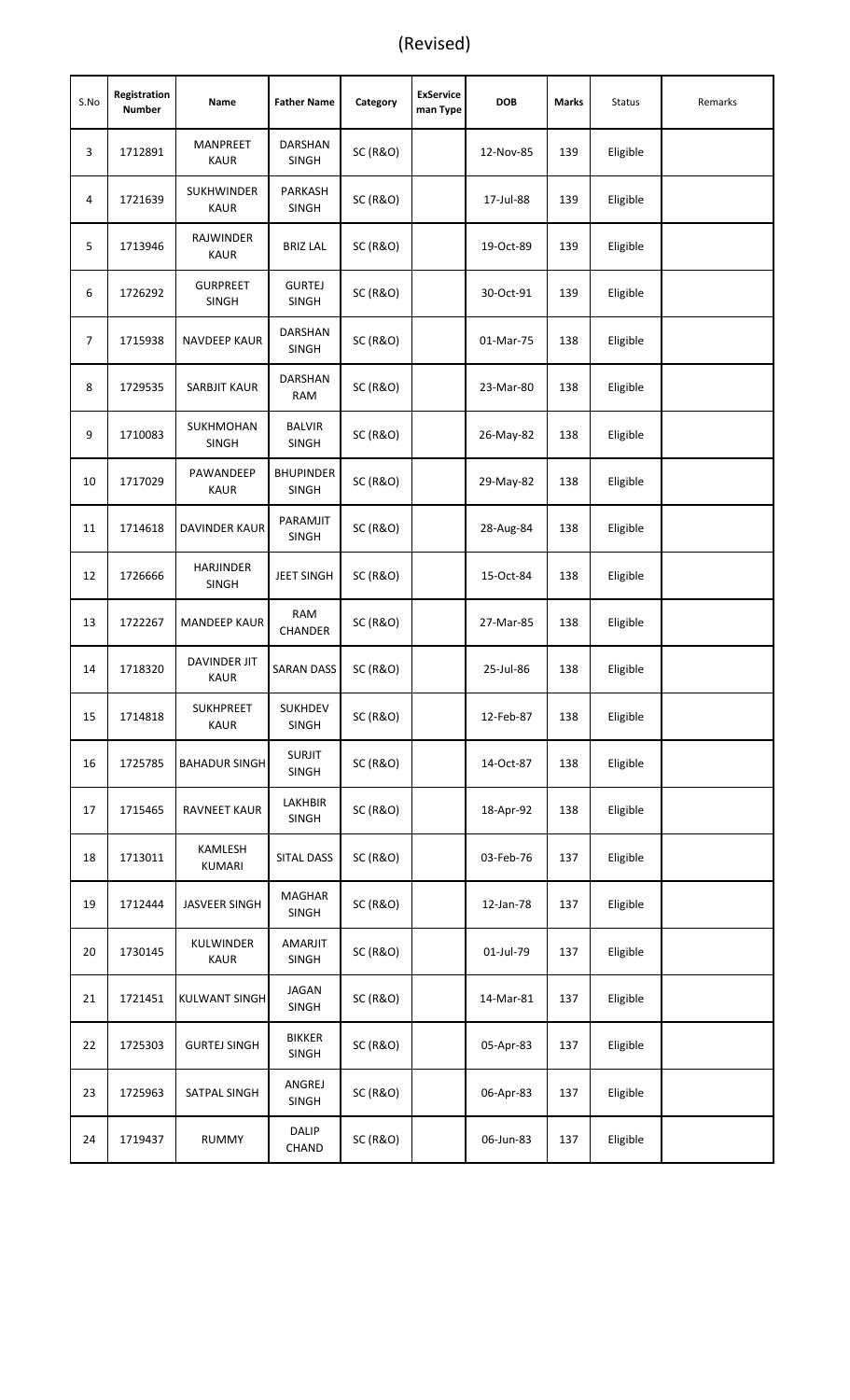| S.No | Registration<br><b>Number</b> | Name                     | <b>Father Name</b>        | Category            | <b>ExService</b><br>man Type | <b>DOB</b> | Marks | <b>Status</b>              | Remarks                                                                                                                                                                                                                                                |
|------|-------------------------------|--------------------------|---------------------------|---------------------|------------------------------|------------|-------|----------------------------|--------------------------------------------------------------------------------------------------------------------------------------------------------------------------------------------------------------------------------------------------------|
| 25   | 1726237                       | MANDEEP SINGH            | <b>NIRBHAI</b><br>SINGH   | <b>SC (R&amp;O)</b> |                              | 02-Mar-84  | 137   | Eligible                   |                                                                                                                                                                                                                                                        |
| 26   | 1715488                       | <b>HARDEEP KAUR</b>      | <b>BHAG SINGH</b>         | <b>SC (R&amp;O)</b> |                              | 15-Mar-84  | 137   | Eligible                   |                                                                                                                                                                                                                                                        |
| 27   | 1721556                       | <b>KULDEEP KAUR</b>      | JAIMAL<br>SINGH           | <b>SC (R&amp;O)</b> |                              | 11-Apr-85  | 137   | Eligible                   |                                                                                                                                                                                                                                                        |
| 28   | 1714499                       | <b>REKHA DEVI</b>        | <b>DEVI DYAL</b>          | <b>SC (R&amp;O)</b> |                              | 14-Aug-85  | 137   | <b>Result With</b><br>held | Catgory certificate is<br>with father 's name<br>and rsidence<br>certificate with<br>husband name bears<br>same address                                                                                                                                |
| 29   | 1715290                       | <b>GURDEEP SINGH</b>     | RULDA<br>SINGH            | <b>SC (R&amp;O)</b> |                              | 23-Jun-86  | 137   | Eligible                   |                                                                                                                                                                                                                                                        |
| 30   | 1720659                       | HARPREET<br><b>SINGH</b> | <b>ATAMA</b><br>SINGH     | <b>SC (R&amp;O)</b> |                              | 14-Oct-86  | 137   | Eligible                   |                                                                                                                                                                                                                                                        |
| 31   | 1729806                       | <b>GURJEET KAUR</b>      | LAKHBIR<br>SINGH          | <b>SC (R&amp;O)</b> |                              | 04-May-87  | 137   | Eligible                   |                                                                                                                                                                                                                                                        |
| 32   | 1710588                       | SANDEEP SINGH            | <b>BALDEV</b><br>SINGH    | <b>SC (R&amp;O)</b> |                              | 21-Apr-93  | 137   | Eligible                   |                                                                                                                                                                                                                                                        |
| 33   | 1715156                       | <b>RAM KALI</b>          | RAM<br>PARKASH            | <b>SC (R&amp;O)</b> |                              | 06-Mar-77  | 136   | Eligible                   |                                                                                                                                                                                                                                                        |
| 34   | 1718540                       | <b>SOHAN LAL</b>         | <b>DIWAN</b><br>CHAND     | <b>SC (R&amp;O)</b> |                              | 28-Apr-78  | 136   | Eligible                   |                                                                                                                                                                                                                                                        |
| 35   | 1717414                       | SARBJEET KAUR            | <b>GURCHARAN</b><br>SINGH | <b>SC (R&amp;O)</b> |                              | 07-Oct-78  | 136   | Eligible                   |                                                                                                                                                                                                                                                        |
| 36   | 1727143                       | <b>JASKARAN SINGH</b>    | GULZAR<br>SINGH           | <b>SC (R&amp;O)</b> |                              | 07-Jan-80  | 136   | Eligible                   |                                                                                                                                                                                                                                                        |
| 37   | 1713707                       | SIKINDER SINGH           | <b>NEK SINGH</b>          | <b>SC (R&amp;O)</b> |                              | 30-Dec-81  | 136   | Eligible                   |                                                                                                                                                                                                                                                        |
| 38   | 1718014                       | <b>GURPREET KAUR</b>     | RATTAN<br>SINGH           | <b>SC (R&amp;O)</b> |                              | 12-Apr-84  | 136   | Eligible                   |                                                                                                                                                                                                                                                        |
| 39   | 1719222                       | <b>REKHA GORAY</b>       | SITA RAM                  | <b>SC (R&amp;O)</b> |                              | 27-Sep-84  | 136   | Result With<br>held        | According to<br>honourable high<br>court in CWP no.<br>5225/2018<br>"In the meanwhile,<br>one post of Punjabi<br>mistress in the<br>reserved category<br>SC(R&O) shall be<br>kept in abeyance for<br>adjustment of the<br>petitioner CWP<br>5225/2018" |
| 40   | 1719836                       | JAGDEEP SINGH            | <b>SURINDER</b><br>SINGH  | <b>SC (R&amp;O)</b> |                              | 19-Jul-85  | 136   | Eligible                   |                                                                                                                                                                                                                                                        |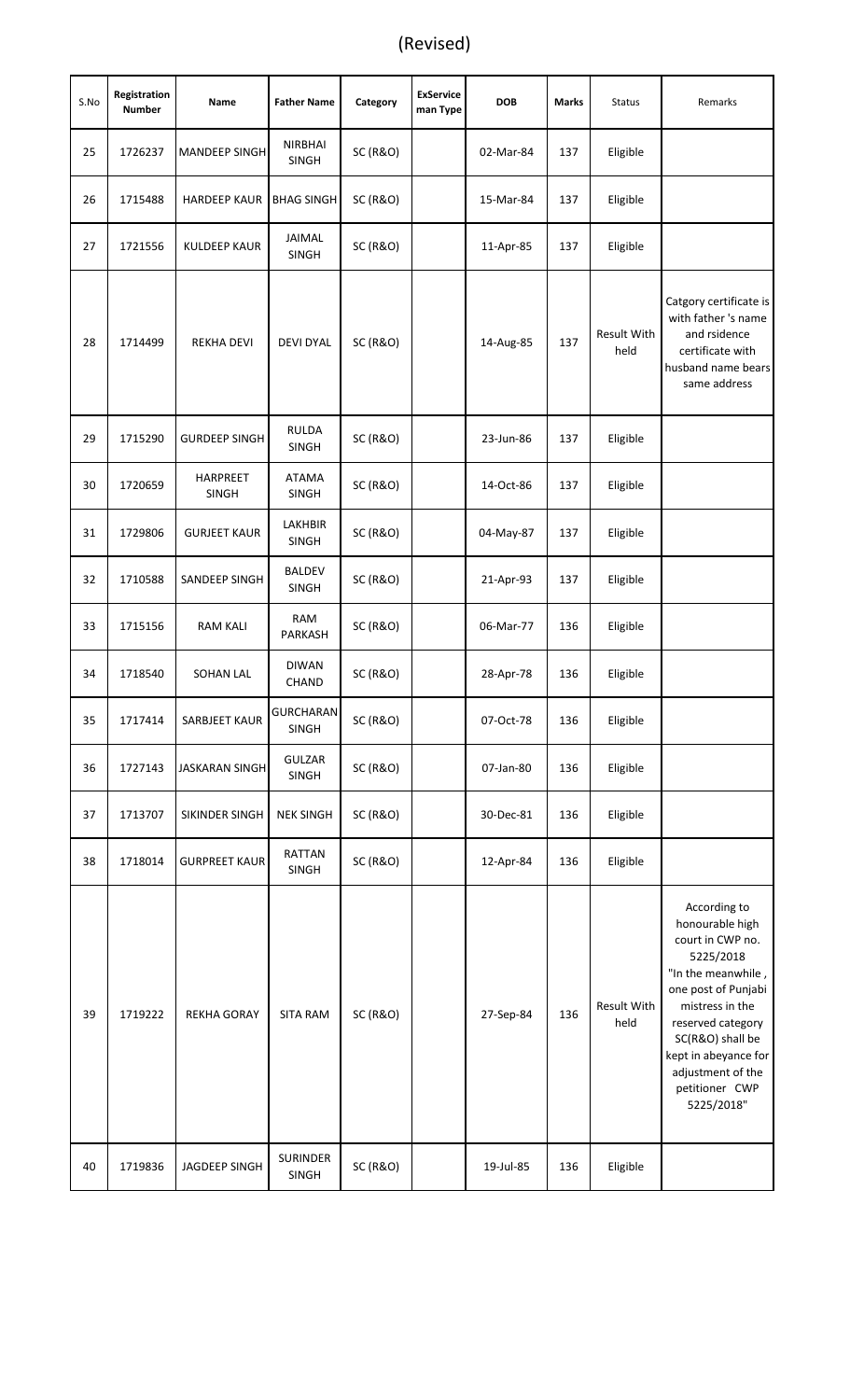| S.No | <b>Registration</b><br>Number | Name | <b>Father Name</b> | Category | <b>ExService</b><br>man Type | <b>DOB</b> | Marks | <b>Status</b> | Remarks |
|------|-------------------------------|------|--------------------|----------|------------------------------|------------|-------|---------------|---------|
|      |                               |      |                    |          |                              |            |       |               |         |

## <mark>ਐਸ .ਸੀ .ਆਰ ਐਂਡ ਓ ਸਪੋਰਟਸ ਦੀ ਪੋਸਟ ਖਾਲੀ ਰਹਿਣ ਕਾਰਨ ਅੇਸ. ਸੀ. ਆਰ ਐਂਡ ਓ ਨੂੰ ਦਿਤੀ ਜਾਂਦੀ ਹੈ।</mark>

| S.No | Registration<br><b>Number</b> | Name                            | <b>Father Namel</b>     | Category | <b>ExService</b><br>manType | <b>DOB</b> | Marks | <b>Status</b> | Remarks |
|------|-------------------------------|---------------------------------|-------------------------|----------|-----------------------------|------------|-------|---------------|---------|
| 1    | 1713388                       | <b>SUKHPAL KAUR</b>             | DARSHAN<br><b>SINGH</b> | SC (R&O) |                             | 15-Jan-87  | 136   | Eligible      |         |
| 2    | 1714919                       | <b>KULWINDER</b><br><b>KAUR</b> | PARAMJIT                | SC (R&O) |                             | 15-Mar-87  | 136   | Eligible      |         |

#### ਉਮੀਦਵਾਰਾਂ ਦੀ ਪ੍ਰੋਵੀਜ਼ਨਲ ਚੋਣ ਸੂਚੀ(ਐਸ .ਸੀ. (ਐਮ ਐਂਡ ਬੀ) ਸਾਬਕਾ ਫੌਜੀ ਮੈਰਿਟ 3582ਵਿਸ਼ਾਪੰਜਾਬੀ )

| S.No | Registration<br><b>Number</b> | <b>Name</b> | <b>Father Name</b> | Category                                | <b>ExService</b><br>manType | <b>DOB</b> | Marks | <b>Status</b> | Remarks |
|------|-------------------------------|-------------|--------------------|-----------------------------------------|-----------------------------|------------|-------|---------------|---------|
|      |                               |             |                    | No Candidate available in this category |                             |            |       |               |         |

#### ਊਮੀਦਵਾਰਾਂ ਦੀ ਪ੍ਰੋਵੀਜ਼ਨਲ ਚੋਣ ਸੂਚੀ (ਐਸ. ਸੀ .(ਆਰ ਐਂਡ ਓ) ਸਾਬਕਾ ਫੌਜੀ ਮੈਰਿਟ 3582ਵਿਸ਼ਾ ਪੰਜਾਬੀ )

| S.No | <b>Registration</b><br><b>Number</b> | <b>Name</b>                         | <b>Father Name</b>              | Category                       | <b>ExService</b><br>manType | <b>DOB</b> | <b>Marks</b> | <b>Status</b>              | Remarks                                        |
|------|--------------------------------------|-------------------------------------|---------------------------------|--------------------------------|-----------------------------|------------|--------------|----------------------------|------------------------------------------------|
| 1    | 1713142                              | <b>HARJIT KAUR</b>                  | <b>KARAM</b><br>SINGH           | SC (R&O)-<br>Ex.Servicema<br>n | <b>DEPENDE</b><br><b>NT</b> | 20-Aug-89  | 135          | Eligible                   |                                                |
| 2    | 1719512                              | <b>SUDESH RANI</b>                  | <b>MADAN LAL</b>                | SC (R&O)-<br>Ex.Servicema<br>n | <b>DEPENDE</b><br><b>NT</b> | 15-Mar-78  | 131          | Eligible                   |                                                |
| 3    | 1719677                              | <b>KARAMJIT KAUR</b>                | <b>HARBANS</b><br><b>SINGH</b>  | SC (R&O)-<br>Ex.Servicema<br>n | <b>DEPENDE</b><br><b>NT</b> | 13-Feb-82  | 126          | <b>Result With</b><br>held | Production of<br>father's caste<br>certificate |
| 4    | 1725572                              | <b>GURPAL SINGH</b>                 | <b>JAGDISH</b><br><b>SINGH</b>  | SC (R&O)-<br>Ex.Servicema<br>n | <b>DEPENDE</b><br><b>NT</b> | 25-May-87  | 126          | Eligible                   |                                                |
| 5    | 1715983                              | BALJINDER KAUR DALIP SINGH          |                                 | SC (R&O)-<br>Ex.Servicema      | <b>DEPENDE</b><br><b>NT</b> | 14-Nov-82  | 124          | Eligible                   |                                                |
| 6    | 1726870                              | <b>INDERJIT KAUR</b>                | <b>MOHINDER</b><br><b>SINGH</b> | SC (R&O)-<br>Ex.Servicema      | <b>DEPENDE</b><br><b>NT</b> | 14-Apr-80  | 120          | Eligible                   |                                                |
| 7    | 1728851                              | <b>DEVINDER PAL</b><br><b>SINGH</b> | <b>SHANKAR</b><br><b>SINGH</b>  | SC (R&O)-<br>Ex.Servicema<br>n | <b>DEPENDE</b><br><b>NT</b> | 12-Dec-77  | 118          | Eligible                   |                                                |
| 8    | 1728299                              | <b>RUPINDER KAUR</b>                | <b>KARAM</b><br><b>SINGH</b>    | SC (R&O)-<br>Ex.Servicema<br>n | <b>DEPENDE</b><br><b>NT</b> | 25-Jul-80  | 114          | Eligible                   |                                                |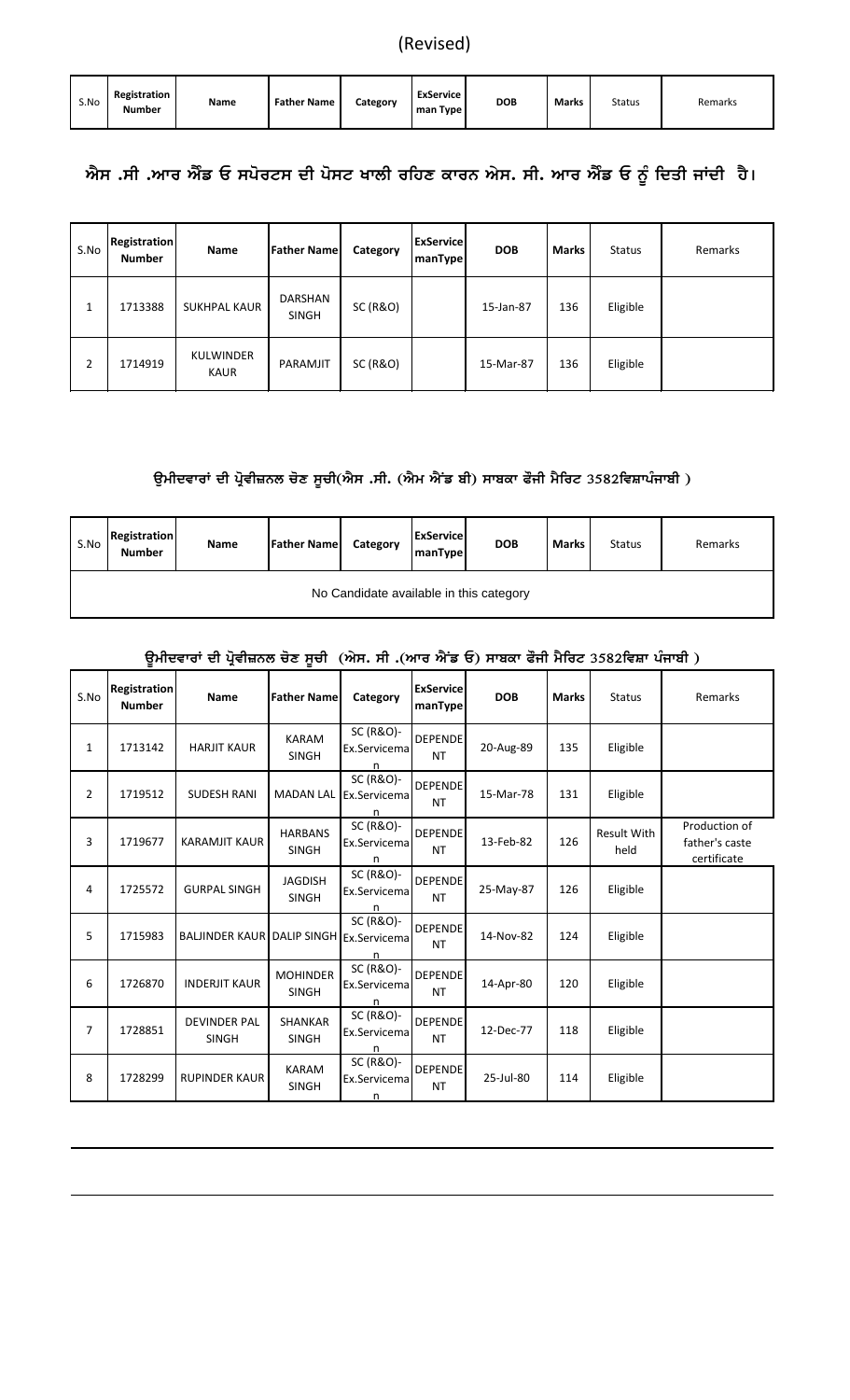| S.No | Registration<br><b>Number</b>                                                      | Name                                                                                 | <b>Father Name</b> | Category | <b>ExService</b><br>man Type | <b>DOB</b> | Marks        | <b>Status</b> | Remarks |  |  |
|------|------------------------------------------------------------------------------------|--------------------------------------------------------------------------------------|--------------------|----------|------------------------------|------------|--------------|---------------|---------|--|--|
|      |                                                                                    | ਉਮੀਦਵਾਰਾਂ ਦੀ ਪ੍ਰੋਵੀਜਨਲ ਚੋਣ ਸੂਚੀ (ਐਸ .ਸੀ (ਐਮ ਅੇਡ ਬੀ) ਸਪੋਰਟਸ ਮੈਰਿਟ 3582 ਵਿਸ਼ਾ ਪੰਜਾਬੀ ) |                    |          |                              |            |              |               |         |  |  |
| S.No | <b>Registration</b><br><b>Number</b>                                               | Name                                                                                 | lFather Namel      | Category | <b>ExService</b><br>manType  | <b>DOB</b> | <b>Marks</b> | <b>Status</b> | Remarks |  |  |
|      | No candidate available in this category                                            |                                                                                      |                    |          |                              |            |              |               |         |  |  |
|      | ਉਮੀਦਵਾਰਾਂ ਦੀ ਪ੍ਰੋਵੀਜਨਲ ਚੋਣ ਸੂਚੀ (ਐਸ .ਸੀ(ਆਰ ਐਂਡ ਓ) ਸਪੋਰਟਸ ਮੈਰਿਟ 3582 ਵਿਸ਼ਾ ਪੰਜਾਬੀ ) |                                                                                      |                    |          |                              |            |              |               |         |  |  |

| S.No | <b>Registration</b><br><b>Number</b> | <b>Name</b> | <b>Father Name</b> | Category                                | <b>ExService</b><br>manType | <b>DOB</b> | Marks | <b>Status</b> | Remarks |
|------|--------------------------------------|-------------|--------------------|-----------------------------------------|-----------------------------|------------|-------|---------------|---------|
|      |                                      |             |                    | No candidate available in this category |                             |            |       |               |         |

# ਉਮੀਦਵਾਰਾਂ ਦੀ ਪ੍ਰੋਵੀਜਨਲ ਚੋਣ ਸੂਚੀ (ਬੀ .ਸੀ) ਮੈਰਿਟ 3582 ਵਿਸ਼ਾ ਪੰਜਾਬੀ )

| S.No           | Registration<br><b>Number</b> | Name                             | <b>Father Name</b>               | Category | <b>ExService</b><br>manType | <b>DOB</b> | <b>Marks</b> | <b>Status</b> | Remarks |
|----------------|-------------------------------|----------------------------------|----------------------------------|----------|-----------------------------|------------|--------------|---------------|---------|
| $\mathbf{1}$   | 1722502                       | <b>JASWINDER</b><br><b>SINGH</b> | <b>GURCHARAN</b><br><b>SINGH</b> | ВC       |                             | 02-May-78  | 143          | Eligible      |         |
| $\overline{2}$ | 1718950                       | PARMJEET KAUR                    | DALBIR<br><b>SINGH</b>           | BC       |                             | 20-Oct-76  | 142          | Eligible      |         |
| 3              | 1723072                       | LAKHWINDER<br><b>KAUR</b>        | DARSHAN<br><b>SINGH</b>          | ВC       |                             | 14-May-78  | 141          | Eligible      |         |
| 4              | 1718401                       | PARDEEP SINGH                    | KARNAIL<br><b>SINGH</b>          | BC       |                             | 14-Apr-79  | 141          | Eligible      |         |
| 5              | 1722225                       | YADVINDER<br>SINGH               | <b>RAJ KUMAR</b>                 | ВC       |                             | 19-Nov-79  | 141          | Eligible      |         |
| 6              | 1711988                       | NAVDEEP SINGH                    | <b>GURCHARAN</b><br><b>SINGH</b> | ВC       |                             | 08-Apr-79  | 140          | Eligible      |         |
| $\overline{7}$ | 1720307                       | RAJINDER KAUR                    | <b>MASTAN</b><br><b>SINGH</b>    | ВC       |                             | 18-Feb-78  | 139          | Eligible      |         |
| 8              | 1719285                       | RAJ KUMARI                       | <b>MAKHAN</b><br>RAM             | ВC       |                             | 16-Jun-84  | 139          | Eligible      |         |
| 9              | 1720468                       | <b>DALJEET SINGH</b>             | BALWINDER<br>SINGH               | BC       |                             | 13-Sep-85  | 139          | Eligible      |         |
| 10             | 1716196                       | RUPINDER KAUR                    | KULWANT<br>SINGH                 | ВC       |                             | 01-May-86  | 139          | Eligible      |         |
| 11             | 1711330                       | SANDEEP KAUR                     | <b>BHAJAN</b><br><b>SINGH</b>    | BC       |                             | 22-Aug-86  | 139          | Eligible      |         |
| 12             | 1713986                       | <b>NASEEB CHAND</b>              | <b>JANTA</b><br><b>SINGH</b>     | ВC       |                             | 01-Feb-87  | 139          | Eligible      |         |
| 13             | 1726745                       | <b>JASVIR KAUR</b>               | <b>GURCHARAN</b><br><b>SINGH</b> | BC       |                             | 15-Aug-87  | 139          | Eligible      |         |
| 14             | 1719876                       | MANPREET<br><b>KAUR</b>          | <b>JOGINDER</b><br><b>SINGH</b>  | ВC       |                             | 19-Apr-88  | 139          | Eligible      |         |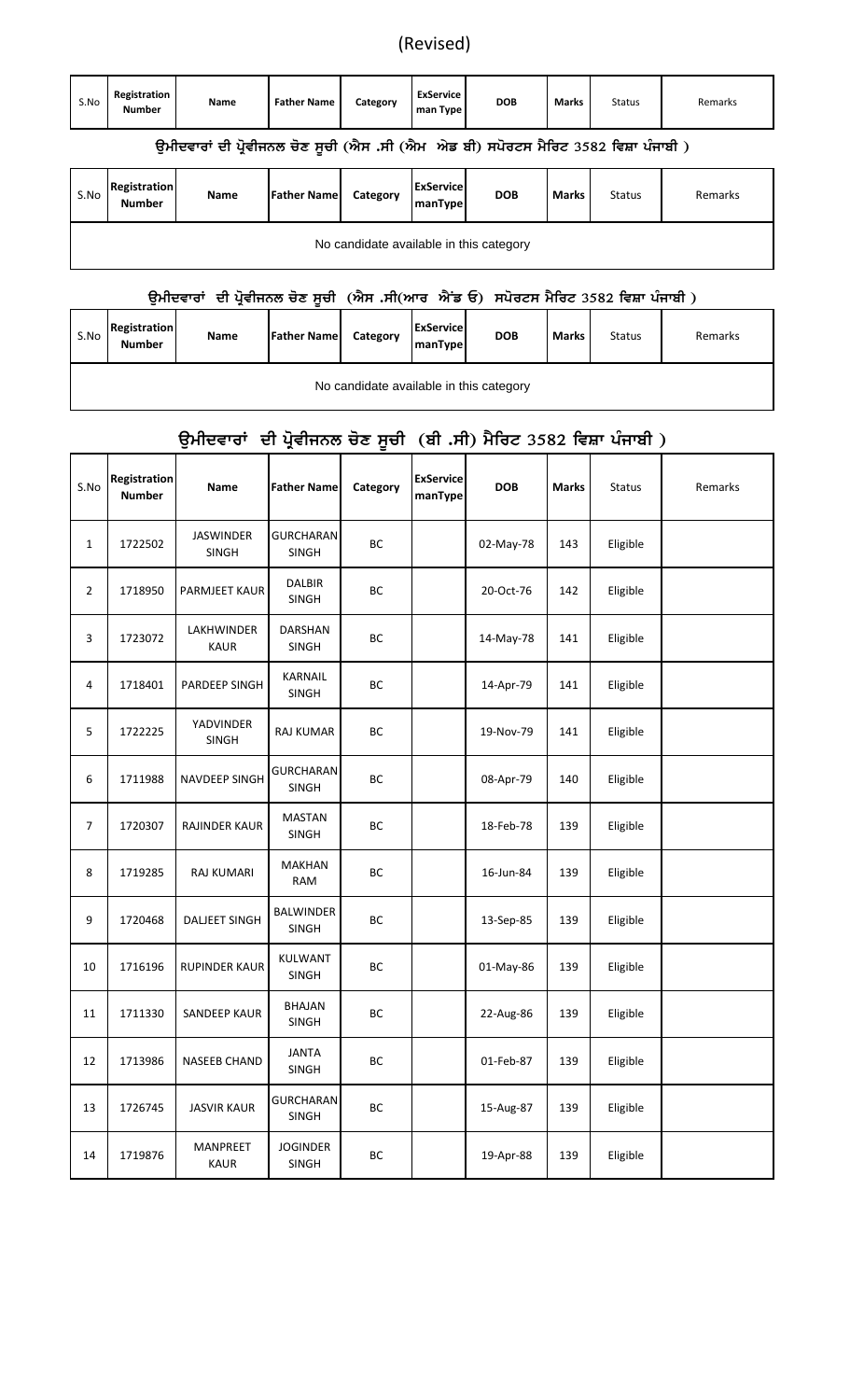| S.No | Registration<br><b>Number</b> | Name                             | <b>Father Name</b>            | Category | <b>ExService</b><br>man Type | <b>DOB</b> | Marks | <b>Status</b> | Remarks                 |
|------|-------------------------------|----------------------------------|-------------------------------|----------|------------------------------|------------|-------|---------------|-------------------------|
| 15   | 1719810                       | MANPREET                         | <b>AMRIT PAL</b>              | BC       |                              | 14-Nov-88  | 139   | Eligible      |                         |
| 16   | 1717555                       | SARBJEET KAUR                    | <b>SUKHVINDER</b><br>SINGH    | BC       |                              | 10-Aug-90  | 139   | Eligible      |                         |
| 17   | 1711248                       | SURINDER<br><b>KUMAR</b>         | DES RAJ                       | BC       |                              | 06-Feb-92  | 139   | Eligible      |                         |
| 18   | 1719270                       | <b>BHUPINDER</b><br><b>SINGH</b> | <b>LABH SINGH</b>             | BC       |                              | 31-Oct-92  | 139   | Eligible      |                         |
| 19   | 1716598                       | RAZIA BEGUM                      | <b>MUSHTAQ</b><br><b>KHAN</b> | BC       |                              | 02-Sep-94  | 139   | Eligible      |                         |
| 20   | 1715223                       | SONIA                            | <b>BALWINDER</b><br>SINGH     | BC       |                              | 20-Feb-74  | 138   | Eligible      | 6060 (dob<br>20.2.1974) |
| 21   | 1717200                       | <b>SUKHDEV SINGH</b>             | <b>BACHAN</b><br>SINGH        | ВC       |                              | 01-Jul-76  | 138   | Eligible      |                         |
| 22   | 1721793                       | <b>GAGAN KUMAR</b>               | PARSHOTAM<br>LAL              | BC       |                              | 24-Feb-81  | 138   | Eligible      |                         |
| 23   | 1720216                       | <b>SUNITA RANI</b>               | <b>ASHOK</b><br><b>KUMAR</b>  | BC       |                              | 02-Dec-81  | 138   | Eligible      |                         |
| 24   | 1726520                       | JATINDER PAL<br>SINGH            | <b>JAGIR SINGH</b>            | BC       |                              | 02-Mar-82  | 138   | Eligible      |                         |
| 25   | 1718736                       | AMANDEEP<br><b>KAUR</b>          | PARAMJEET<br>SINGH            | ВC       |                              | 26-Feb-83  | 138   | Eligible      |                         |
| 26   | 1711528                       | <b>JITENDER KAUR</b>             | KARNAIL<br>SINGH              | BC       |                              | 13-Apr-86  | 138   | Eligible      |                         |
| 27   | 1726293                       | JASPREET KAUR                    | <b>SUKHDEV</b><br>SINGH       | BC       |                              | 02-May-86  | 138   | Eligible      |                         |
| 28   | 1728404                       | <b>BALRAJ SINGH</b>              | SHINGARA<br>SINGH             | ВC       |                              | 12-Apr-87  | 138   | Eligible      |                         |
| 29   | 1721586                       | PARAMJEET<br><b>KAUR</b>         | PARKASH<br>SINGH              | BC       |                              | 20-Jul-87  | 138   | Eligible      |                         |
| 30   | 1715090                       | <b>INDERJIT KAUR</b>             | JAGDEV<br>SINGH               | BC       |                              | 10-Apr-88  | 138   | Eligible      |                         |
| 31   | 1719006                       | <b>ASHOK KUMAR</b>               | <b>PURAN</b><br>CHAND         | ВC       |                              | 28-Nov-88  | 138   | Eligible      |                         |
| 32   | 1720349                       | <b>SUKHPAL KAUR</b>              | <b>HARCHARN</b><br>SINGH      | BC       |                              | 04-Apr-76  | 137   | Eligible      |                         |
| 33   | 1718692                       | PARAMJEET<br>KAUR                | LAKHWANT<br>SINGH             | BC       |                              | 05-Jul-77  | 137   | Eligible      |                         |
| 34   | 1716256                       | <b>VEERPAL KAUR</b>              | <b>HARNEK</b><br>SINGH        | ВC       |                              | 11-Apr-78  | 137   | Eligible      |                         |
| 35   | 1719490                       | AMANDEEP<br><b>KAUR</b>          | PRITAM<br>SINGH               | BC       |                              | 09-Aug-78  | 137   | Eligible      |                         |
| 36   | 1718503                       | <b>MANJIT KAUR</b>               | BALDEV<br>SINGH               | ВC       |                              | 21-Nov-79  | 137   | Eligible      |                         |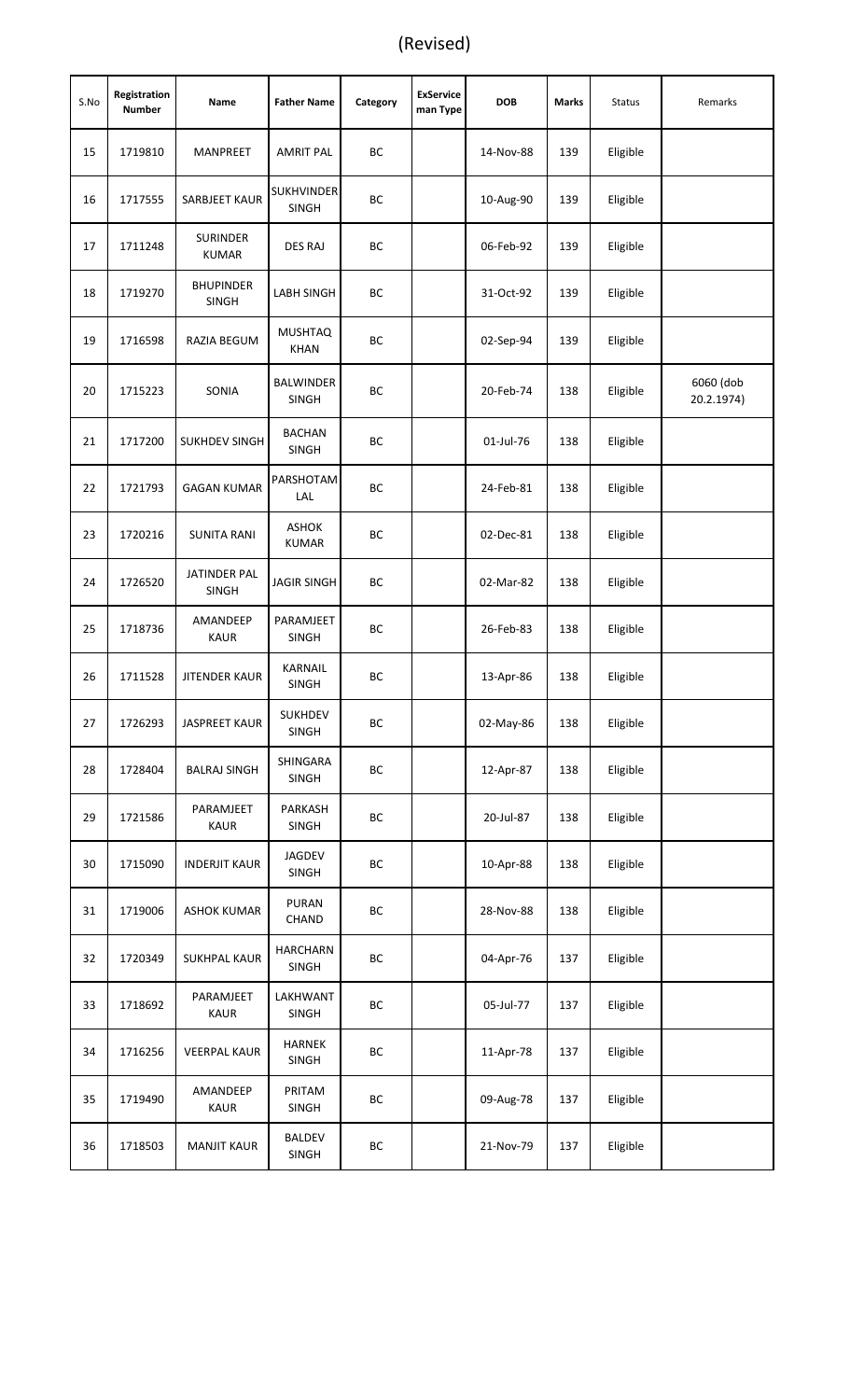| S.No           | Registration<br><b>Number</b> | Name                                                                  | <b>Father Name</b>              | Category  | <b>ExService</b><br>man Type | <b>DOB</b> | <b>Marks</b> | <b>Status</b> | Remarks |
|----------------|-------------------------------|-----------------------------------------------------------------------|---------------------------------|-----------|------------------------------|------------|--------------|---------------|---------|
| 37             | 1723896                       | <b>JASPAL KAUR</b>                                                    | <b>PURAN</b><br>SINGH           | BC        |                              | 10-Mar-80  | 137          | Eligible      |         |
| 38             | 1712873                       | <b>JASPAL KAUR</b>                                                    | <b>RAJINDER</b><br><b>SINGH</b> | BC        |                              | 07-Mar-81  | 137          | Eligible      |         |
| 39             | 1720092                       | <b>VEERPAL KAUR</b>                                                   | <b>NAIB SINGH</b>               | BC        |                              | 12-Mar-81  | 137          | Eligible      |         |
| 40             | 1713317                       | <b>JATINDER KAUR</b>                                                  | <b>PARTAP</b><br>SINGH          | BC        |                              | 24-Jun-81  | 137          | Eligible      |         |
|                |                               | ਬੀ.ਸੀ. ਸਾਬਕਾ ਫੌਜੀ ਪੋਸਟਾਂ ਖਾਲੀ ਰਹਿਣ ਕਾਰਨ ਬੀ.ਸੀ. ਨੂੰ ਦਿਤੀਆਂ ਜਾਂਦੀਆਂ ਹਨ। |                                 |           |                              |            |              |               |         |
|                |                               |                                                                       |                                 |           |                              |            |              |               |         |
| S.No           | Registration<br><b>Number</b> | Name                                                                  | <b>Father Name</b>              | Category  | <b>ExService</b><br>manType  | <b>DOB</b> | <b>Marks</b> | <b>Status</b> | Remarks |
| 1              | 1724162                       | <b>RAM KUMAR</b>                                                      | <b>CHET RAM</b>                 | <b>BC</b> |                              | 05-Jul-83  | 137          | Eligible      |         |
| $\overline{2}$ | 1720950                       | <b>SIMERJIT KAUR</b>                                                  | <b>SURINDER</b><br><b>SINGH</b> | BC        |                              | 11-Dec-83  | 137          | Eligible      |         |
| 3              | 1720062                       | <b>GURPREET KAUR</b>                                                  | <b>JARHA</b><br><b>SINGH</b>    | BC        |                              | 16-Jun-85  | 137          | Eligible      |         |
| 4              | 1727016                       | <b>HARPREET KAUR</b>                                                  | SATNAM<br><b>SINGH</b>          | BC        |                              | 25-Jan-86  | 137          | Eligible      |         |

# ਉਮੀਦਵਾਰਾਂ ਦੀ ਪ੍ਰੋਵੀਜਨਲ ਚੋਣ ਸੂਚੀ (ਬੀ .ਸੀ.) ਸਾਬਕਾ ਫੌਜੀ ਮੈਰਿਟ 3582 ਵਿਸ਼ਾ ਪੰਜਾਬੀ )

| S.No | Registration<br><b>Number</b> | <b>Name</b>                               | <b>Father Namel</b>            | Category                  | <b>ExService</b><br>manType | <b>DOB</b> | <b>Marks</b> | <b>Status</b> | Remarks |
|------|-------------------------------|-------------------------------------------|--------------------------------|---------------------------|-----------------------------|------------|--------------|---------------|---------|
|      | 1719957                       | <b>HARINDER</b><br><b>SINGH</b>           | <b>JAGAN</b><br><b>SINGH</b>   | BC-<br>Ex.Servicema<br>n  | <b>DEPENDE</b><br><b>NT</b> | 07-Mar-88  | 135          | Eligible      |         |
| 2    | 1726910                       | PARDEEP SINGH   INDER SINGH Ex. Servicema |                                | BC-<br>n                  | <b>DEPENDE</b><br><b>NT</b> | 07-Aug-82  | 131          | Eligible      |         |
| 3    | 1725246                       | <b>BALJINDER KAUR</b>                     | <b>MALKIAT</b><br><b>SINGH</b> | BC-<br>Ex.Servicemal<br>n | <b>DEPENDE</b><br><b>NT</b> | 12-Jan-83  | 97           | Eligible      |         |

ਉਮੀਦਵਾਰਾਂ ਦੀ ਪ੍ਰੋਵੀਜਨਲ ਚੋਣ ਸੂਚੀ (ਜਨਰਲ)ਸਪੋਰਟਸ ਮੈਰਿਟ 3582 ਵਿਸ਼ਾ ਪੰਜਾਬੀ )

| S.No | <b>Registration</b><br><b>Number</b> | Name                     | <b>Father Namel</b>                    | Category            | <b>ExService</b><br>manType | <b>DOB</b> | Marks | <b>Status</b> | Remarks/Grade |
|------|--------------------------------------|--------------------------|----------------------------------------|---------------------|-----------------------------|------------|-------|---------------|---------------|
|      | 1718115                              | RAJWINDER<br><b>KAUR</b> | MANGAL<br><b>SINGH</b>                 | General(Spor<br>ts) |                             | 01-May-87  | 130   | Eligible      |               |
| ำ    | 1723090                              | <b>BIKRAMJIT KAUR</b>    | GURCHARAN General(Spor<br><b>SINGH</b> | ts)                 |                             | 10-Feb-89  | 122   | Eligible      |               |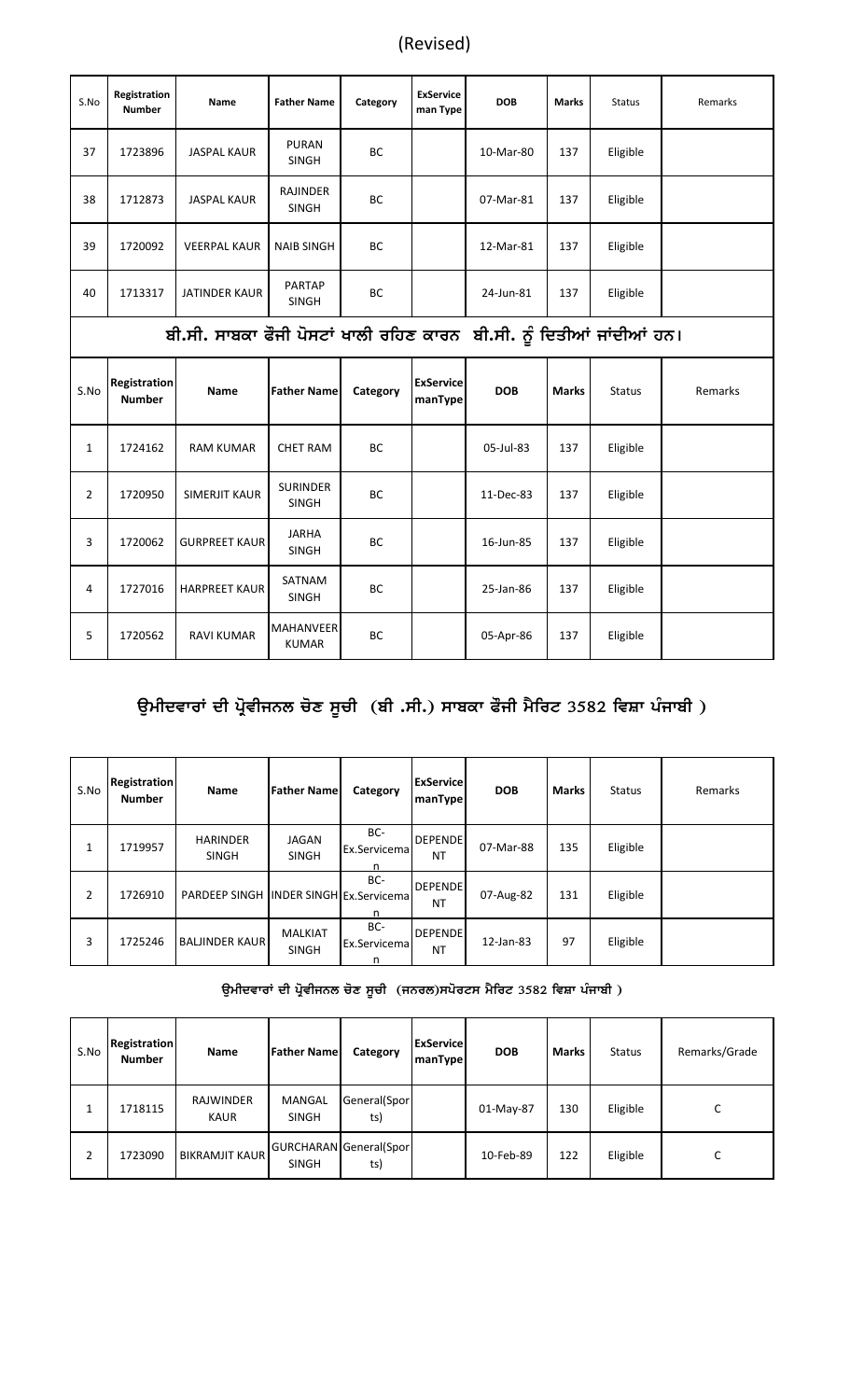| S.No | Registration<br><b>Number</b> | Name                | <b>Father Name</b>     | Category            | <b>ExService</b><br>man Type | <b>DOB</b> | Marks | <b>Status</b> | Remarks |
|------|-------------------------------|---------------------|------------------------|---------------------|------------------------------|------------|-------|---------------|---------|
|      | 1721430                       | <b>JASDEEP KAUR</b> | SAJJAN<br><b>SINGH</b> | General(Spor<br>ts) |                              | 03-Jan-87  | 106   | Eligible      | ∼       |

#### ਉਮੀਦਵਾਰਾਂ ਦੀ ਪ੍ਰੋਵੀਜਨਲ ਚੋਣ ਸੂਚੀ ਫਰੀਡਮ ਫਾਈਟਰ ਮੈਰਿਟ 3582 ਵਿਸ਼ਾ ਪੰਜਾਬੀ )

| S.No           | Registration<br><b>Number</b> | <b>Name</b>                         | <b>Father Name</b>              | Category           | <b>ExService</b><br>manType | <b>DOB</b> | <b>Marks</b> | <b>Status</b> | Remarks |
|----------------|-------------------------------|-------------------------------------|---------------------------------|--------------------|-----------------------------|------------|--------------|---------------|---------|
| 1              | 1718196                       | <b>KULDIP KAUR</b>                  | <b>MUKHTIAR</b><br><b>SINGH</b> | Freedom<br>Fighter |                             | 09-Oct-80  | 125          | Eligible      |         |
| $\overline{2}$ | 1716844                       | <b>PARMINDER PAL</b><br><b>KAUR</b> | <b>KARNAIL</b><br><b>SINGH</b>  | Freedom<br>Fighter |                             | 24-Oct-79  | 123          | Eligible      |         |
| 3              | 1725023                       | <b>JASPAL SINGH</b>                 | <b>BALBIR</b><br><b>SINGH</b>   | Freedom<br>Fighter |                             | 05-Mar-77  | 116          | Eligible      |         |
| 4              | 1720544                       | <b>BALJINDER</b><br><b>SINGH</b>    | <b>SAKANDER</b><br><b>SINGH</b> | Freedom<br>Fighter |                             | 13-Apr-81  | 112          | Eligible      |         |
| 5              | 1724334                       | RANI                                | <b>NAHAR</b><br><b>SINGH</b>    | Freedom<br>Fighter |                             | 31-Mar-79  | 109          | Eligible      |         |
| 6              | 1718377                       | <b>MANDEEP KAUR</b>                 | RACHHPAL<br><b>SINGH</b>        | Freedom<br>Fighter |                             | 02-Dec-83  | 107          | Eligible      |         |
| $\overline{7}$ | 1727979                       | KIRANJEET KAUR                      | <b>BAGHEL</b><br><b>SINGH</b>   | Freedom<br>Fighter |                             | 23-Mar-83  | 105          | Eligible      |         |
| 8              | 1719815                       | <b>HARJINDER</b><br><b>KAUR</b>     | <b>HARMAIL</b><br><b>SINGH</b>  | Freedom<br>Fighter |                             | 14-Nov-81  | 103          | Eligible      |         |
| 9              | 1727985                       | <b>MRS RANJIT</b><br><b>KAUR</b>    | <b>DARSHAN</b><br>SINGH         | Freedom<br>Fighter |                             | 14-Jan-82  | 92           | Eligible      |         |
| 10             | 1721279                       | <b>SATGUR SINGH</b>                 | <b>NACHHATR</b><br>SINGH        | Freedom<br>Fighter |                             | 17-Feb-94  | 85           | Eligible      |         |
| 11             | 1728310                       | <b>HARINDER</b><br><b>SINGH</b>     | <b>MUKHTIAR</b><br><b>SINGH</b> | Freedom<br>Fighter |                             | 02-Oct-82  | 84           | Eligible      |         |

## ਉਮੀਦਵਾਰਾਂ ਦੀ ਪ੍ਰੋਵੀਜਨਲ ਚੋਣ ਸੂਚੀ ਜਨਰਲ (ਸਾਬਕਾ ਫੌਜੀ) ਮੈਰਿਟ 3582 ਵਿਸ਼ਾ ਪੰਜਾਬੀ )

| S.No           | <b>Registration</b><br><b>Number</b> | Name                            | <b>Father Namel</b>            | Category                              | <b>ExService</b><br>manType | <b>DOB</b> | <b>Marks</b> | <b>Status</b> | Remarks |
|----------------|--------------------------------------|---------------------------------|--------------------------------|---------------------------------------|-----------------------------|------------|--------------|---------------|---------|
| 1              | 1725956                              | <b>BALKAR SINGH</b>             | RAMPAL<br><b>SINGH</b>         | Ex.ServicemalDEPENDE<br>n (General)   | NT                          | 05-Jan-82  | 135          | Eligible      |         |
| $\overline{2}$ | 1714567                              | <b>SATVINDER</b><br><b>KAUR</b> | <b>MAGHAR</b><br><b>SINGH</b>  | Ex.Service<br>man                     | <b>DEPENDE</b><br>NT        | 09-Jul-78  | 127          | Eligible      |         |
| 3              | 1729992                              | <b>HARDISH KAUR</b>             | RANJIT<br><b>SINGH</b>         | Ex.Servicema   DEPENDE<br>n (General) | <b>NT</b>                   | 23-Sep-81  | 123          | Eligible      |         |
| 4              | 1730256                              | <b>AMANDEEP</b><br>SINGH        | <b>AMRIK</b><br><b>SINGH</b>   | Ex.Servicema DEPENDE<br>n (General)   | NT                          | 21-Sep-83  | 121          | Eligible      |         |
| 5              | 1720477                              | <b>DALJEET SINGH</b>            | <b>DARSHAN</b><br><b>SINGH</b> | Ex.Servicema DEPENDE<br>n (General)   | NT                          | 12-May-90  | 118          | Eligible      |         |
| 6              | 1726332                              | <b>JASWINDER</b><br><b>KAUR</b> | JASPAL<br><b>SINGH</b>         | Ex.Servicema DEPENDE<br>n (General)   | NT                          | 28-Mar-80  | 94           | Eligible      |         |